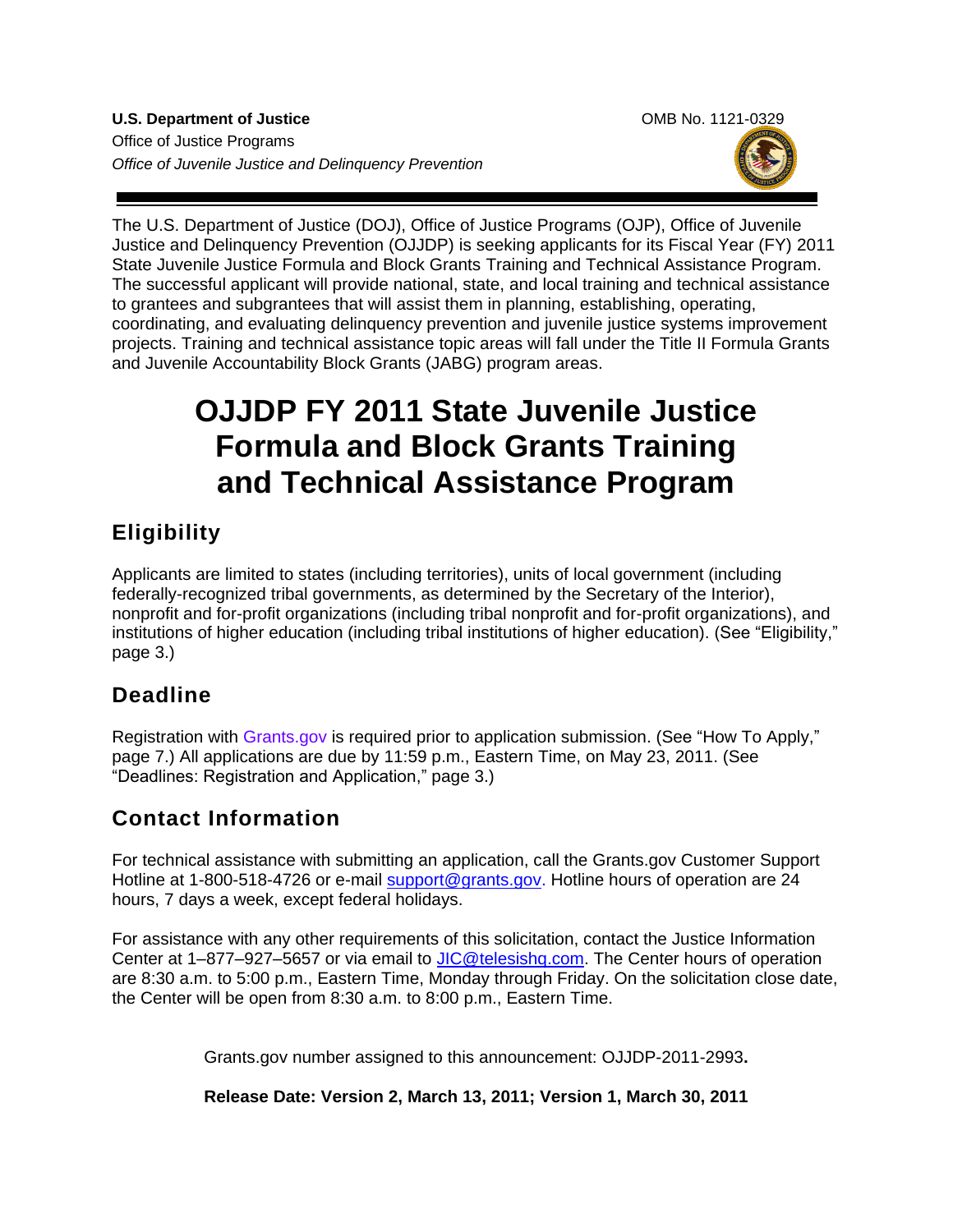### **Contents**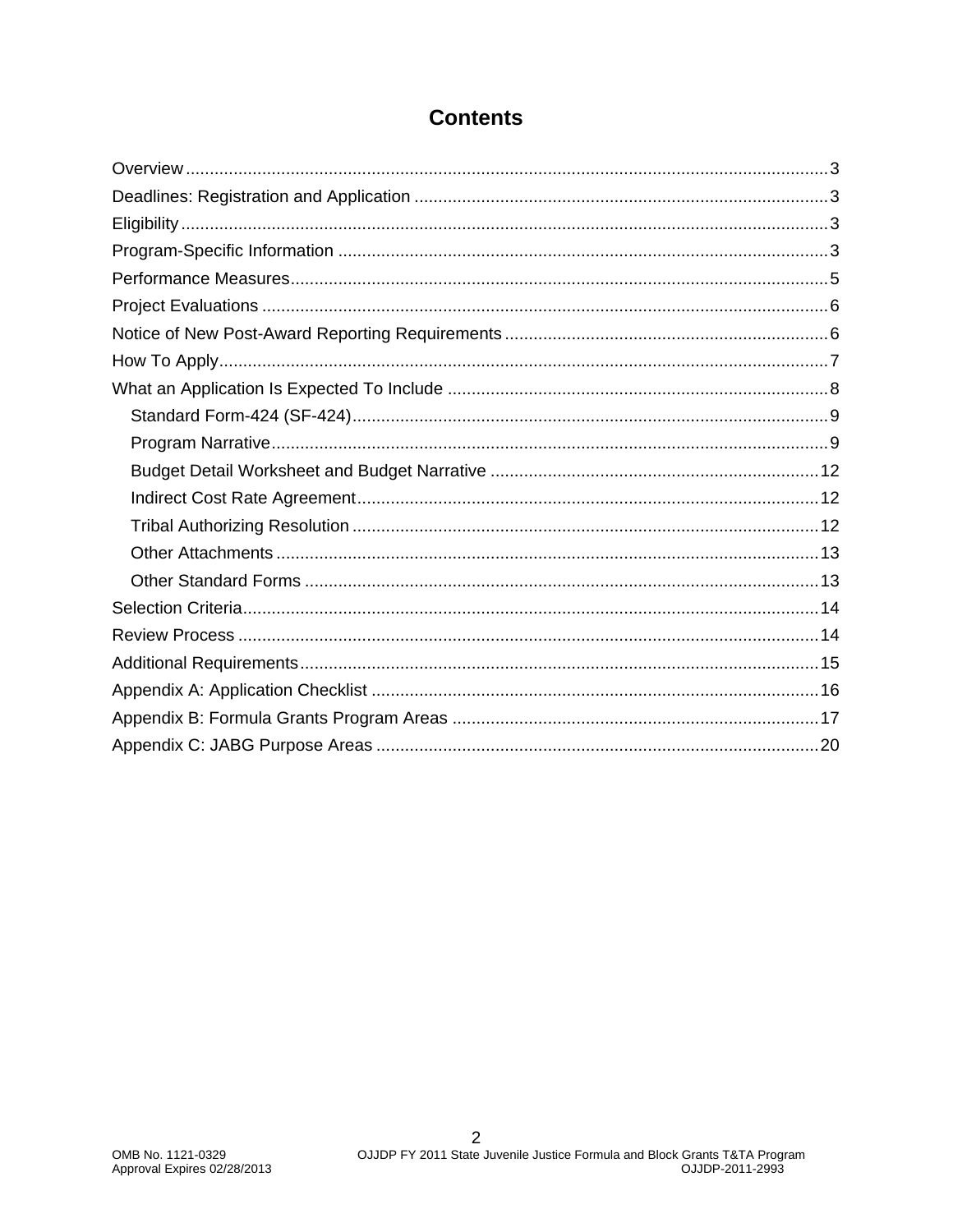# **OJJDP FY 2011 State Juvenile Justice Formula and Block Grants Training and Technical Assistance Program (CFDA #16.540 and 16.523)**

### <span id="page-2-0"></span>**Overview**

The Juvenile Justice and Delinquency Prevention Act (JJDPA) of 1974, as amended, 42 U.S.C. Sec. 5631-5633 and the Omnibus Crime Control and Safe Streets Act of 1968, as amended (42 U.S.C. 3796ee et. seq) authorize the Administrator of OJJDP to provide training and technical assistance to states, tribes, and units of local government or nonprofit organizations to support the justice system's response to juvenile delinquency. OJJDP will award a cooperative agreement to an organization that will provide training and technical assistance to state and local juvenile justice formula and block grantees and subgrantees to assist them in planning, establishing, operating, coordinating, and evaluating delinquency prevention and juvenile justice systems improvement projects.

### <span id="page-2-1"></span>**Deadlines: Registration and Application**

Registration with [Grants.gov](http://www.grants.gov/applicants/apply_for_grants.jsp) is required prior to application submission. OJJDP encourages applicants to register several weeks before the application deadline of 11:59 p.m., Eastern Time, on May 23, 2011. See "How To Apply," page 7, for details.

# <span id="page-2-2"></span>**Eligibility**

Applicants are limited to states (including territories), units of local government (including federally-recognized tribal governments, as determined by the Secretary of the Interior), nonprofit and for-profit organizations (including tribal nonprofit and for-profit organizations), and institutions of higher education (including tribal institutions of higher education).

OJJDP welcomes joint applications from two or more eligible applicants; however, one applicant must be clearly indicated as the primary applicant (for correspondence, award, and management purposes) and the others indicated as co-applicants.

# <span id="page-2-3"></span>**Program-Specific Information**

The successful applicant will provide national, state, and local training and technical assistance to grantees and subgrantees that will assist them in planning, establishing, operating, coordinating, and evaluating delinquency prevention and juvenile justice systems improvement projects. Training and technical assistance topic areas will fall under the Title II Formula Grants and Juvenile Accountability Block Grants (JABG) program areas (see Appendices B and C for a full listing). Further, successful applicants shall develop, enhance, and refine OJJDP programspecific training, on, but not limited to, state and local level disproportionate minority contact reduction strategies, state-level compliance monitoring, graduated sanctions, and juvenile justice systems improvement efforts.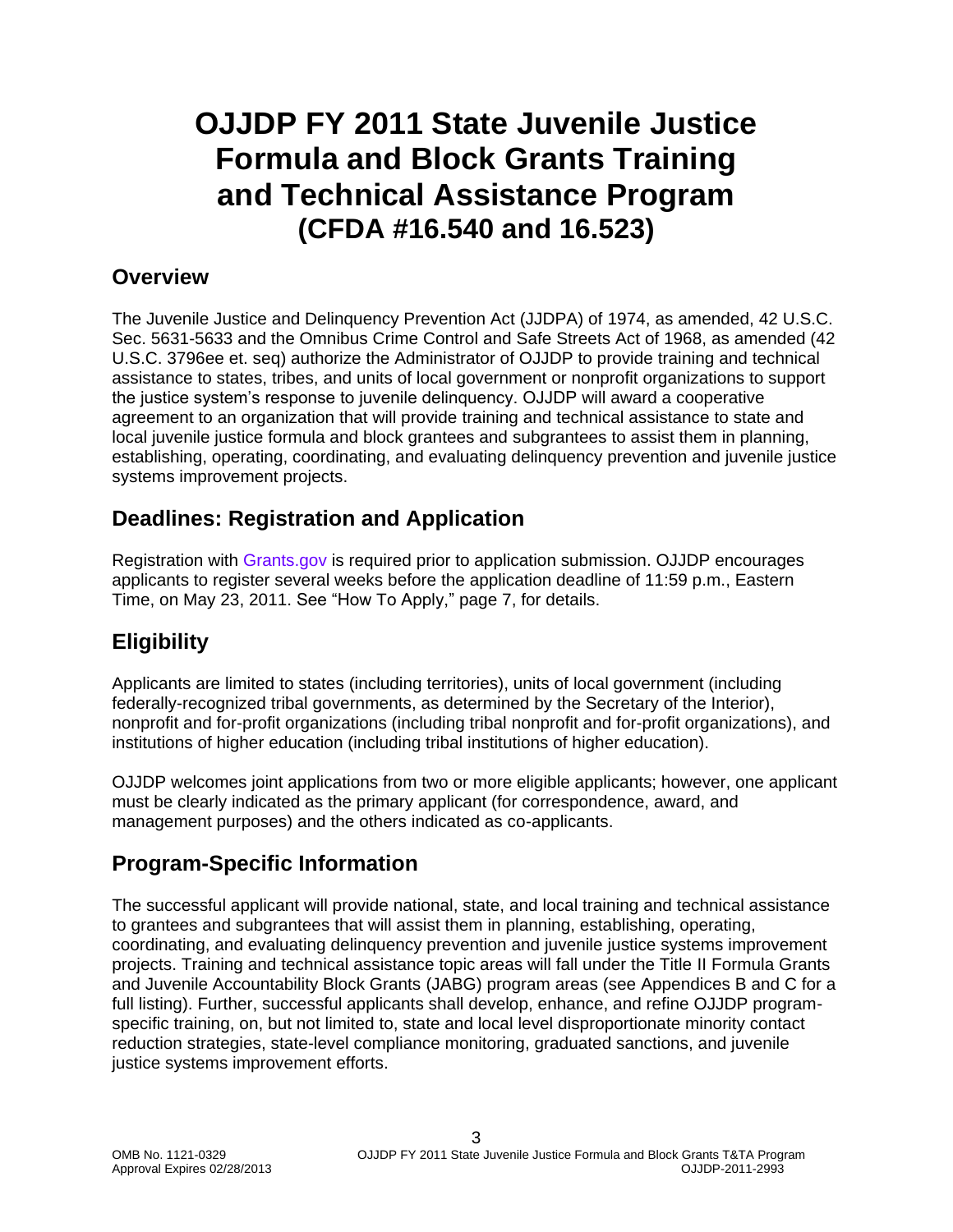#### **Goals, Objectives, and Deliverables**

OJJDP's goal in issuing this solicitation is to increase the capacity of states to comply with the four core requirements of the JJDPA, to promote the use of graduated sanctions, and to enhance the implementation of evidence-based programs and practices in juvenile justice nationwide. In addition, OJJDP seeks to improve overall service delivery, increase collaboration and leveraging of resources, and support enhanced data collection efforts in state and local juvenile justice programming.

#### **Amount and Length of Awards**

OJJDP will award one cooperative agreement of as much as \$2 million for a 1-year program period (October 1, 2011, to September 30, 2012). The award is renewable for as many as 3 additional years, depending on OJJDP's resources and the recipient's performance.

All awards are subject to the availability of appropriated funds and any modifications or additional requirements that may be imposed by law.

OJJDP will enter into a cooperative agreement with the successful applicant. In furtherance of the goals and objectives described above, OJJDP's role will include the following tasks:

- reviewing and approving major work plans, including changes to such plans, and key decisions pertaining to project operations.
- reviewing and approving major project-generated documents and materials used in the provision of project services.
- providing guidance in significant project planning meetings and participating in project sponsored training events or conferences.

**Note:** The award recipient shall not collect either membership dues or conference registration fees to support this cooperative agreement and its tasks.

#### **Budget Information**

**Limitation on Use of Award Funds for Employee Compensation; Waiver:** With respect to any award of more than \$250,000 made under this solicitation, federal funds may not be used to pay total cash compensation (salary plus bonuses) to any employee of the award recipient at a rate that exceeds 110% of the maximum annual salary payable to a member of the federal government's Senior Executive Service (SES) at an agency with a Certified SES Performance Appraisal System for that year. (The 2011 salary table for SES employees is available at [www.opm.gov/oca/11tables/indexSES.asp.](http://www.opm.gov/oca/11tables/indexSES.asp)) Note: A recipient may compensate an employee at a higher rate, provided the amount in excess of this compensation limitation is paid with nonfederal funds. (Any such additional compensation will not be considered matching funds where match requirements apply.)

The limitation on compensation rates allowable under an award may be waived on an individual basis at the discretion of the Assistant Attorney General for OJP. An applicant that wishes to request a waiver must include a detailed justification in the budget narrative of its application. Unless the applicant submits a waiver request and justification with the application, the applicant should anticipate that OJP will request the applicant to adjust and resubmit its budget.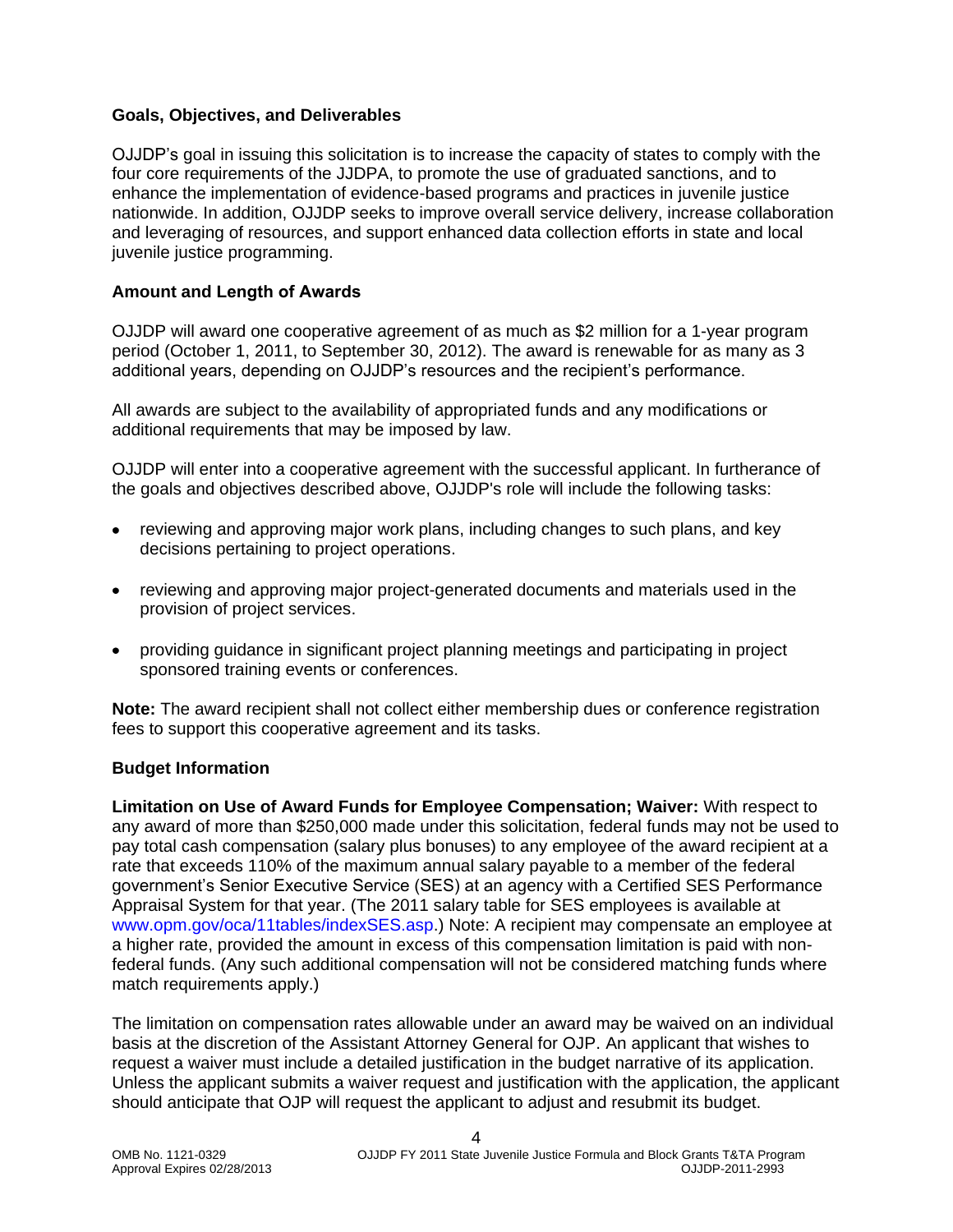The justification should include the particular qualifications and expertise of the individual, the uniqueness of the service being provided, the individual's specific knowledge of the program or project being undertaken with award funds, and a statement explaining that the individual's salary is commensurate with the regular and customary rate for an individual with his/her qualifications and expertise, and for the work that is to be done.

**Match requirement:** There is no match requirement for this cooperative agreement.

### <span id="page-4-0"></span>**Performance Measures**

To assist the Department in fulfilling its responsibilities under the Government Performance and Results Act (GPRA), Public Law 103-62, applicants that receive funding under this solicitation must provide data that measure the results of their work. Any award recipient will be required, post award, to provide the data requested in the "Data Grantee Provides" column so that OJP can calculate values for the "Performance Measures" column. Performance measures for this solicitation are as follows:

| <b>Objective</b>                                                                                                                              | <b>Performance Measure(s)</b>                                                                            | <b>Data Grantees Provide</b>                                                                                                                 |
|-----------------------------------------------------------------------------------------------------------------------------------------------|----------------------------------------------------------------------------------------------------------|----------------------------------------------------------------------------------------------------------------------------------------------|
| Program goals will<br>depend on the specific<br>program funded. Most<br>programs can be<br>classified under the<br>following category:        | Performance measures will<br>depend on the specific program<br>goals and objectives.<br>Examples follow: | During the reporting period:                                                                                                                 |
| <b>Systems</b><br><b>Improvement Program</b>                                                                                                  | Number of training requests<br>received.                                                                 | Number of training requests<br>received.                                                                                                     |
| Examples of goals may<br>include enhancing<br>organizational capacity<br>and improving program<br>quality and system<br>effectiveness through | Number of technical assistance<br>requests received.                                                     | Number of technical assistance<br>requests received.                                                                                         |
|                                                                                                                                               | Number of program materials<br>developed.                                                                | Number of program materials<br>developed.                                                                                                    |
| provision of training<br>and/or technical<br>assistance.                                                                                      | Number of planning or training<br>events held.                                                           | Number of planning or training<br>events held.                                                                                               |
| Development of training<br>curricula is not included<br>in this category.                                                                     | Number of people trained.                                                                                | Number of people trained.                                                                                                                    |
|                                                                                                                                               | Percentage of people exhibiting<br>increased knowledge of the<br>program area.                           | Number of people exhibiting<br>increased knowledge of the program<br>area (determined by pre- and post-<br>testing).                         |
|                                                                                                                                               | Number of program policies<br>changed, improved, or rescinded.                                           | Number of program policies<br>changed, improved, or rescinded.<br>Number of organizations that receive<br>training and technical assistance. |
|                                                                                                                                               |                                                                                                          | Number of those served by T&TA.                                                                                                              |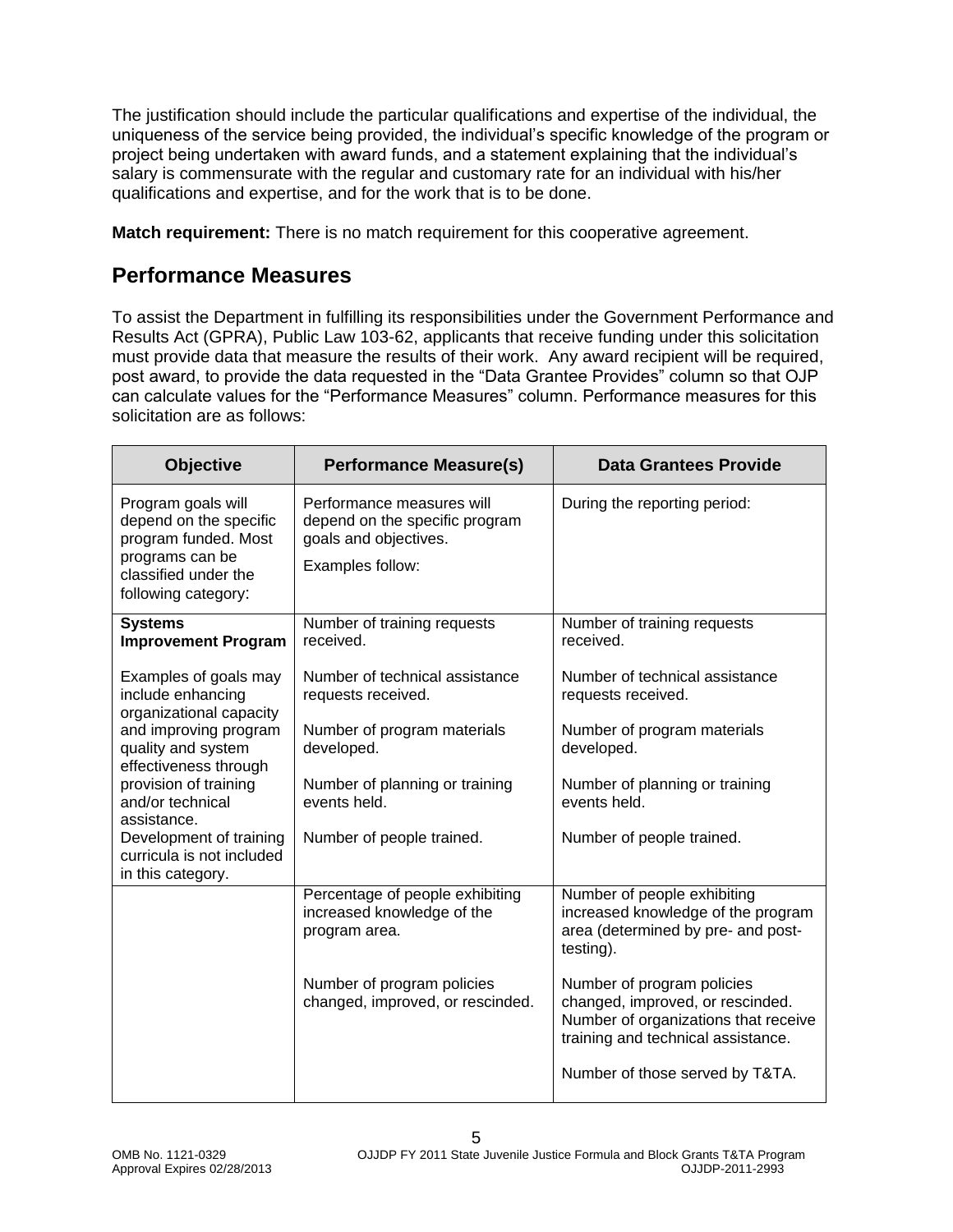| Percentage of organizations<br>reporting improvements in<br>operations based on training and<br>technical assistance.                                                     | Number of organizations reporting<br>improvements in operations based<br>on training and technical assistance.                       |
|---------------------------------------------------------------------------------------------------------------------------------------------------------------------------|--------------------------------------------------------------------------------------------------------------------------------------|
| Percentage of those served by<br>training and technical assistance<br>who reported implementing an<br>evidence-based program and/or<br>practice during or after the T&TA. | Number of those served by T&TA<br>who reported implementing an<br>evidence-based program and/or<br>practice during or after the T&TA |

Submission of performance measures data is not required for the application. Instead, applicants should discuss in their application their proposed methods for collecting data for performance measures. Refer to the section "What an Application Is Expected To Include," page 8, for additional information.

For more information about OJJDP performance measures, see [www.ojjdp.ncjrs.gov/grantees/pm/index.html.](file:///C:/Documents%20and%20Settings/callagha/Local%20Settings/Temporary%20Internet%20Files/Content.Outlook/ETFILUII/www.ojjdp.ncjrs.gov/grantees/pm/index.html)

### <span id="page-5-0"></span>**Project Evaluations**

Applicants that propose to use funds awarded through this solicitation to conduct project evaluations should be aware that certain project evaluations (such as systematic investigations to develop or contribute to generalizable knowledge) may constitute "research" for purposes of applicable DOJ human subjects protections. However, project evaluations that are intended to generate internal improvements to a program or service or to meet OJP's performance measure data reporting requirements likely do not constitute "research." Applicants should provide sufficient information for OJP to determine whether the particular project they propose would either intentionally or unintentionally collect and/or use information in such a way that it meets the DOJ regulatory definition of research.

Research, for the purposes of human subjects protections for OJP-funded programs, is defined as "a systematic investigation, including research development, testing, and evaluation, designed to develop or contribute to generalizable knowledge" [28 C.F.R. § 46.102(d)]. For additional information on determining whether a proposed activity would constitute research, see the decision tree on the "Research and the Protection of Human Subjects" section of the OJP "Other Requirements for OJP Applications" Web page

[\(www.ojp.usdoj.gov/funding/other\\_requirements.htm\)](http://www.ojp.usdoj.gov/funding/other_requirements.htm). Applicants whose proposals may involve a research or statistical component also should review the "Confidentiality" section on that Web page.

### <span id="page-5-1"></span>**Notice of New Post-Award Reporting Requirements**

Applicants should anticipate that all recipients (other than individuals) of awards of \$25,000 or more under this solicitation, consistent with the Federal Funding Accountability and Transparency Act of 2006 (FFATA), will be required to report award information on any first-tier subawards totaling \$25,000 or more, and, in certain cases, to report information on the names and total compensation of the five most highly compensated executives of the recipient and first-tier subrecipients. Each applicant entity must ensure that it has the necessary processes and systems in place to comply with the reporting requirements should it receive funding.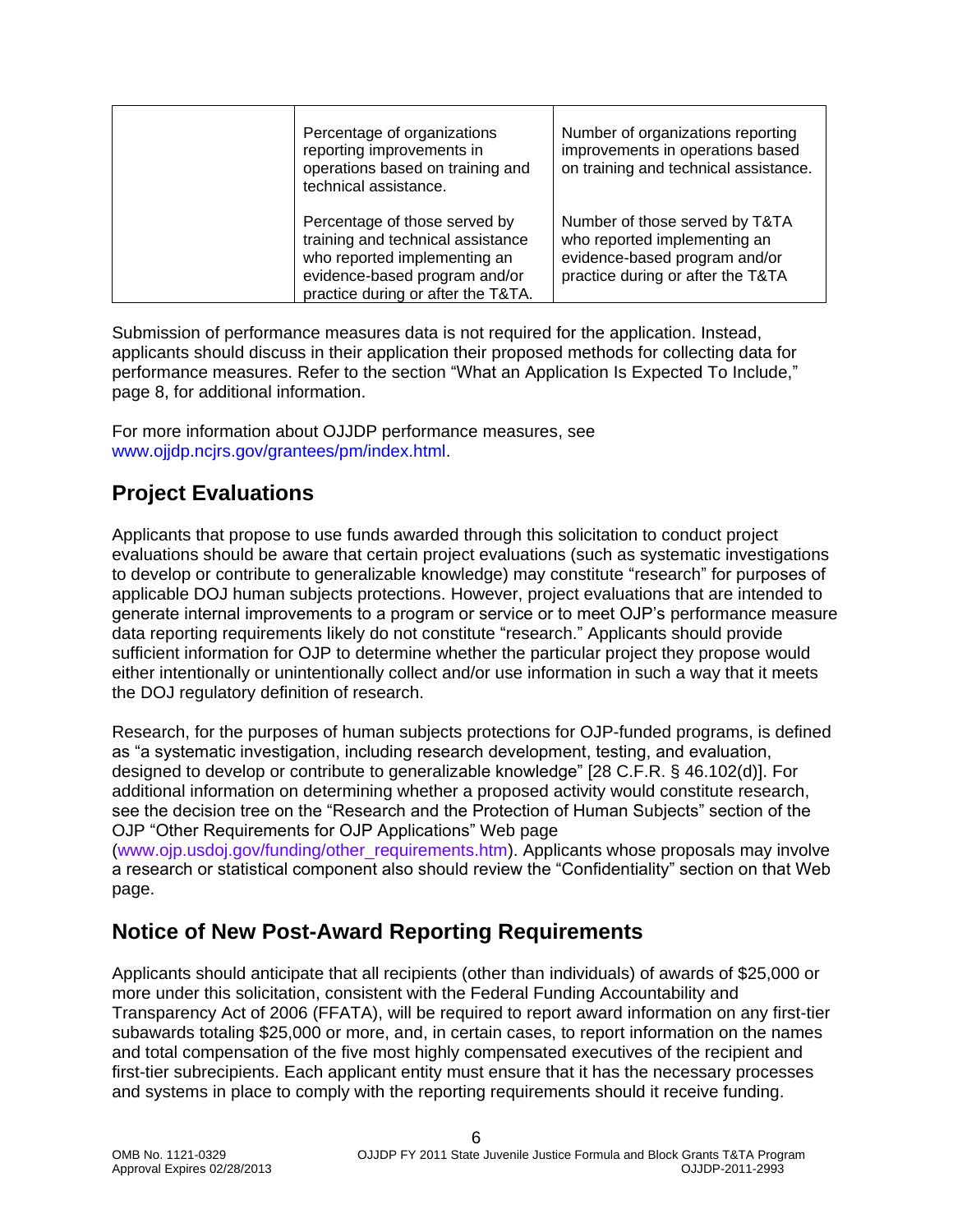Reports regarding subawards will be made through the FFATA Subaward Reporting System (FSRS), found at [www.fsrs.gov.](file:///C:/Documents%20and%20Settings/callagha/Local%20Settings/Temporary%20Internet%20Files/Content.Outlook/ETFILUII/www.fsrs.gov)

Please note that applicants should anticipate that no subaward of an award made under this solicitation may be made to a subrecipient (other than an individual) unless the potential subrecipient acquires and provides a Data Universal Numbering System (DUNS) number.

# <span id="page-6-0"></span>**How To Apply**

Applications should be submitted through Grants.gov. Complete instructions on how to register and submit an application can be found at [www.grants.gov.](http://www.grants.gov/) Applicants who experience difficulties during this process should call the Grants.gov Customer Support Hotline at 1-800- 518-4726. Hotline hours of operation are 24 hours, 7 days a week, except federal holidays. Registering with Grants.gov is a one-time process; however, processing delays may occur, and it can take several weeks for first-time registrants to receive confirmation and a user password. OJJDP recommends that applicants register as early as possible to avoid delays in submitting their applications by the deadline.

All applicants are required to complete the following steps:

- 1. **Acquire a DUNS number.** A DUNS number is required for Grants.gov registration**.** OMB requires that all applicants for federal funds (other than individuals, who are exempt from this requirement) include a DUNS number in their applications for a new award or renewal of an existing award. A DUNS number is a unique nine-digit sequence recognized as the universal standard for identifying and tracking entities receiving federal funds. The identifier is used to validate address and point of contact information for federal assistance applicants, recipients, and subrecipients. The DUNS number will be used throughout the grant life cycle. Obtaining a DUNS number is a free, one-time activity. Obtain a DUNS number by calling 1–866–705–5711 or by applying online at [www.dnb.com.](http://www.dnb.com/)
- 2. **Acquire or Renew Registration with the Central Contractor Registration (CCR) Database.** OJP requires that all applicants (other than individuals) for federal financial assistance maintain current registrations in the Central Contractor Registration (CCR) database. An applicant must be registered in the CCR to successfully register in Grants.gov. The CCR database is the repository for standard information about federal financial assistance applicants, recipients, and subrecipients. Organizations that have previously submitted applications via Grants.gov are already registered with CCR. However, applicants must update or renew their CCR registration annually to maintain an active status. Information about CCR registration procedures can be accessed at [www.ccr.gov.](http://www.ccr.gov/)
- 3. **Acquire an Authorized Organization Representative (AOR) and a Grants.gov Username and Password**. Complete the AOR profile on Grants.gov and create a username and password. Applicants must use their organization's DUNS number to complete this step. For more information about the registration process, visit [www.grants.gov/applicants/get\\_registered.jsp.](http://www.grants.gov/applicants/get_registered.jsp)
- 4. **Acquire Confirmation for the AOR from the E-Business Point of Contact (E-Biz POC).** The applicant's E-Biz POC must log into Grants.gov to confirm the organization's AOR. An organization can have more than one AOR.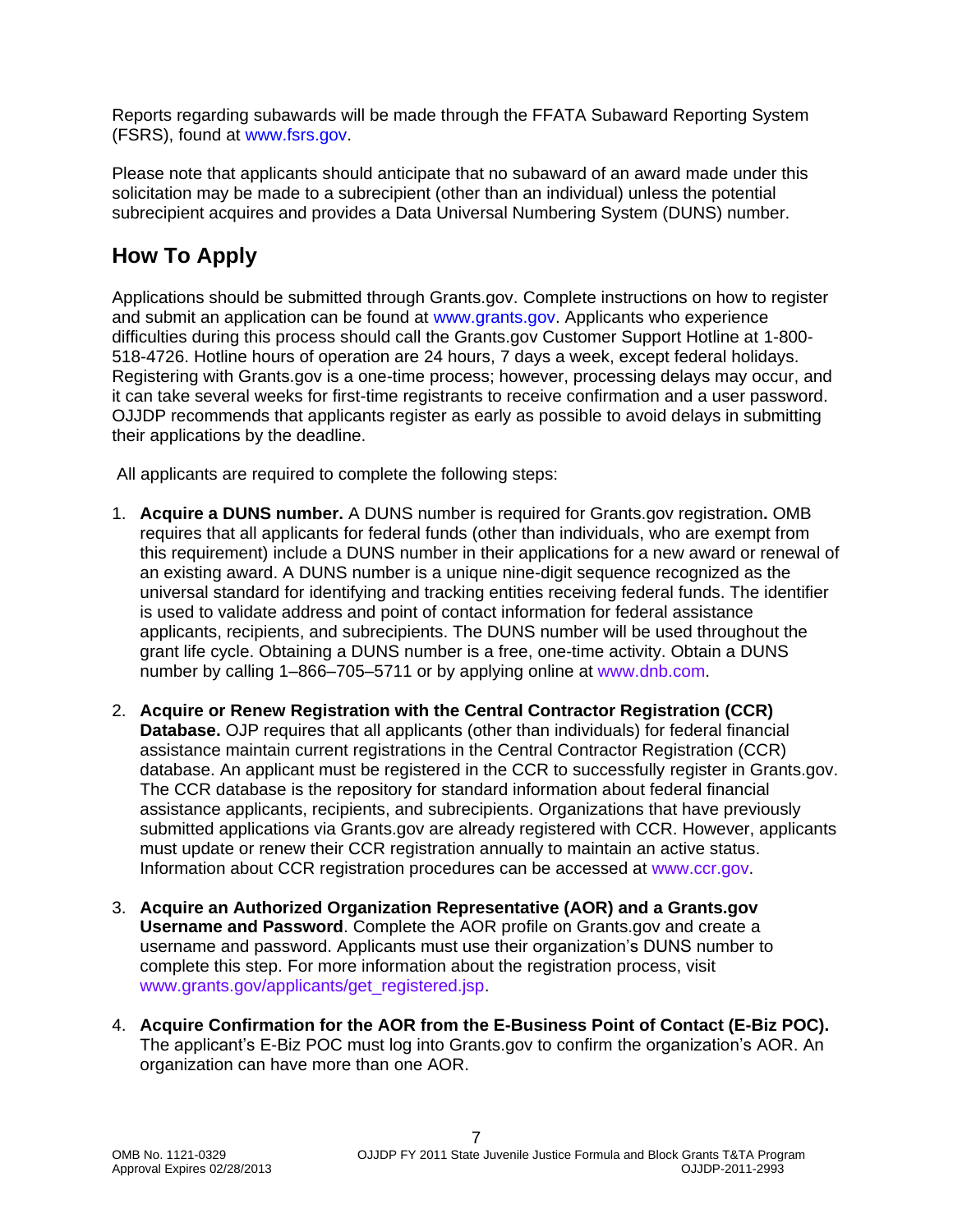- 5. **Search for the Funding Opportunity on Grants.gov.** Use the following identifying information when searching for the funding opportunity on Grants.gov. The Catalog of Federal Domestic Assistance number for this solicitation is 16.540 and 16.523 titled Juvenile Justice and Delinquency Prevention Allocation to States and Juvenile Accountability Block Grants. The funding opportunity number is OJJDP-2011-2993.
- 6. **Submit an Application Addressing All Solicitation Requirements.** Within 24–48 hours after submitting an electronic application, the applicant should receive an e-mail validation message from Grants.gov. The validation will state whether OJJDP has received and validated the application or rejected it, with an explanation. Important: OJJDP urges applicants to submit their applications at least 72 hours prior to the due date of the application to allow time to receive the validation message and to correct any problems that may have caused a rejection notification.

Grants.gov will forward the application to OJP's Grants Management System (GMS). GMS does not accept executable file types as application attachments. These disallowed file types include, but are not limited to, the following extensions: ".com," ".bat," ".exe," ".vbs," ".cfg," ".dat," ".db," ".dbf," ".dll," ".ini," ".log," ".ora," ".sys," and ".zip."

#### **Grants.gov Technical Issues**

Applicants who experience unforeseen Grants.gov technical issues that prevent them from submitting their applications by the deadline must contact OJJDP staff within 24 hours after the deadline and request approval to submit their applications. At that time, OJJDP staff will instruct the applicant to submit specific information detailing the technical difficulties. The applicant must e-mail a description of their technical difficulties, a timeline of submission efforts, their complete grant application, their DUNS number, and Grants.gov Help Desk tracking numbers they have received. After OJJDP reviews the information and contacts the Grants.gov Help Desk to validate the technical issues reported, OJP will contact the applicant to inform them whether their request has been approved or denied. If OJJDP cannot validate the technical issues reported, the Office will reject the application as untimely.

To ensure a fair competition for limited discretionary funds, the following conditions are not valid reasons to permit late submissions: (1) failure to begin the registration process in sufficient time, (2) failure to follow Grants.gov instructions on how to register and apply as posted on its Web site, (3) failure to follow all of the instructions in the OJP solicitation, and (4) technical issues experienced with the applicant's computer or information technology environment.

Notifications regarding known technical problems with Grants.gov, if any, are posted at the top of the OJP funding Web page, [www.ojp.usdoj.gov/funding/solicitations.htm.](http://www.ojp.gov/funding/solicitations.htm)

### <span id="page-7-0"></span>**What an Application Is Expected To Include**

This section describes what an application should include and sets out a number of elements. Applicants should anticipate that if they fail to submit an application that contains all of the specified elements, it may negatively affect the review of their application and, should OJJDP decide to make an award, it may result in OJJDP including special conditions that preclude access to or use of award funds pending satisfaction of the conditions.

Moreover, applicants should anticipate that some application elements are so critical that applications that do not respond to the scope of the solicitation, that do not meet the eligibility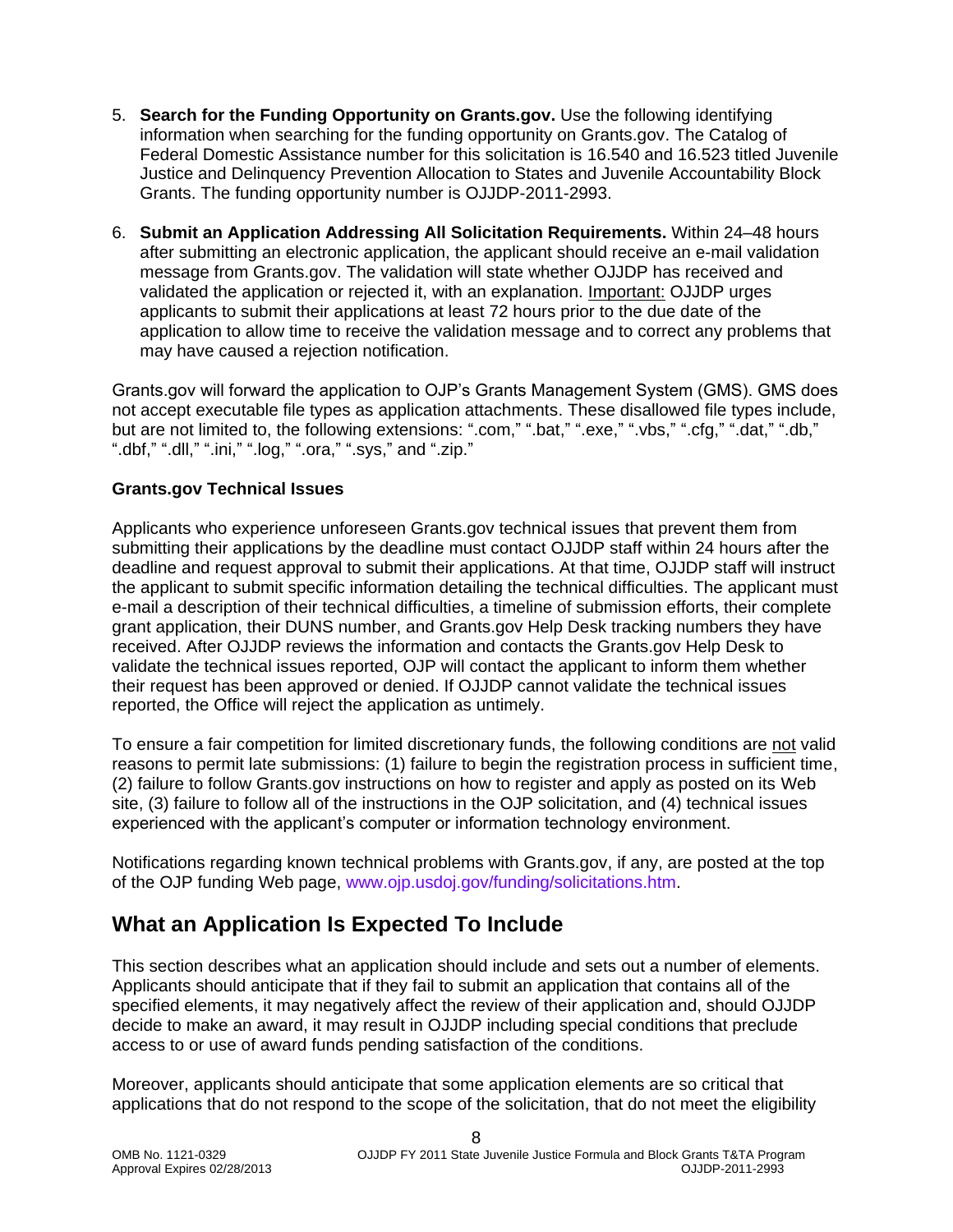requirements, that do not request funding within the funding limit, that do not include a program narrative, budget detail worksheet or a budget narrative will neither proceed to peer review nor receive further consideration.

OJP strongly recommends that applicants use appropriately descriptive file names (e.g., "Program Narrative," "Budget Detail Worksheet and Budget Narrative," "Timelines," "Memoranda of Understanding," "Resumes") for all attachments. OJP recommends that applicants include resumes in a single file.

#### <span id="page-8-0"></span>**Standard Form-424 (SF-424)**

The SF-424 is a standard form required for use as a cover sheet for submission of preapplications, applications, and related information. Grants.gov and GMS take information from the applicant's profile to populate the fields on this form. When selecting "type of applicant," if the applicant is a for-profit entity, select "For-Profit Organization" or "Small Business" (as applicable). Instructions on completing the SF-424 are available at [www07.grants.gov/assets/SF424Instructions.pdf.](http://www07.grants.gov/assets/SF424Instructions.pdf)

#### <span id="page-8-1"></span>**Program Narrative**

Applicants must submit a program narrative that presents a detailed description of the purpose, goals, objectives, strategies, design, and management of the proposed program. The program narrative should be double-spaced with 1-inch margins, not exceeding 30 pages of 8½ by 11 inches, and use a standard 12-point font, preferably Times New Roman. Pages should be numbered "1 of 30," etc. The project abstract, tables, charts, pictures, etc., including all captions, legends, keys, subtext, etc., may be single-spaced and will count in the 30-page limit. Material required under the "Budget and Budget Narrative" and "Other Attachments" sections will not count toward the program narrative page count. If the program narrative fails to comply with these length-related restrictions, noncompliance may be considered in peer review and in final award decisions.

**Project Abstract.** Applicants should include a project abstract as the first page of their program narrative. It should not exceed 200 words and briefly describe the project's purpose, identify the population to be served, and summarize the activities that the applicant will implement to achieve the project's goals and objectives. These goals and objectives should focus on shortterm and intermediate outcomes. The abstract should describe how the applicant will measure progress toward these goals.

The program narrative must clearly demonstrate an understanding of training and technical assistance issues, in particular the needs of OJJDP's state grantees and subgrantees, and issues relevant to state and local juvenile justice systems. Applicants must demonstrate a familiarity with OJJDP's Title II Formula Grants Program and Juvenile Accountability Block Grants, specifically the programs' priority areas, function and requirements of state advisory groups, and development of the state's 3-year plan. Applicants must also have a working knowledge of the JJDPA. In particular, applicants must demonstrate their understanding of the four core requirements outlined in Sections 223(a)(11), (12), (13), and (22), including state requirements relating to compliance monitoring and disproportionate minority contact reduction strategies. The successful applicant will be able to demonstrate a record of providing high quality and responsive training and technical assistance services to state and local juvenile justice systems.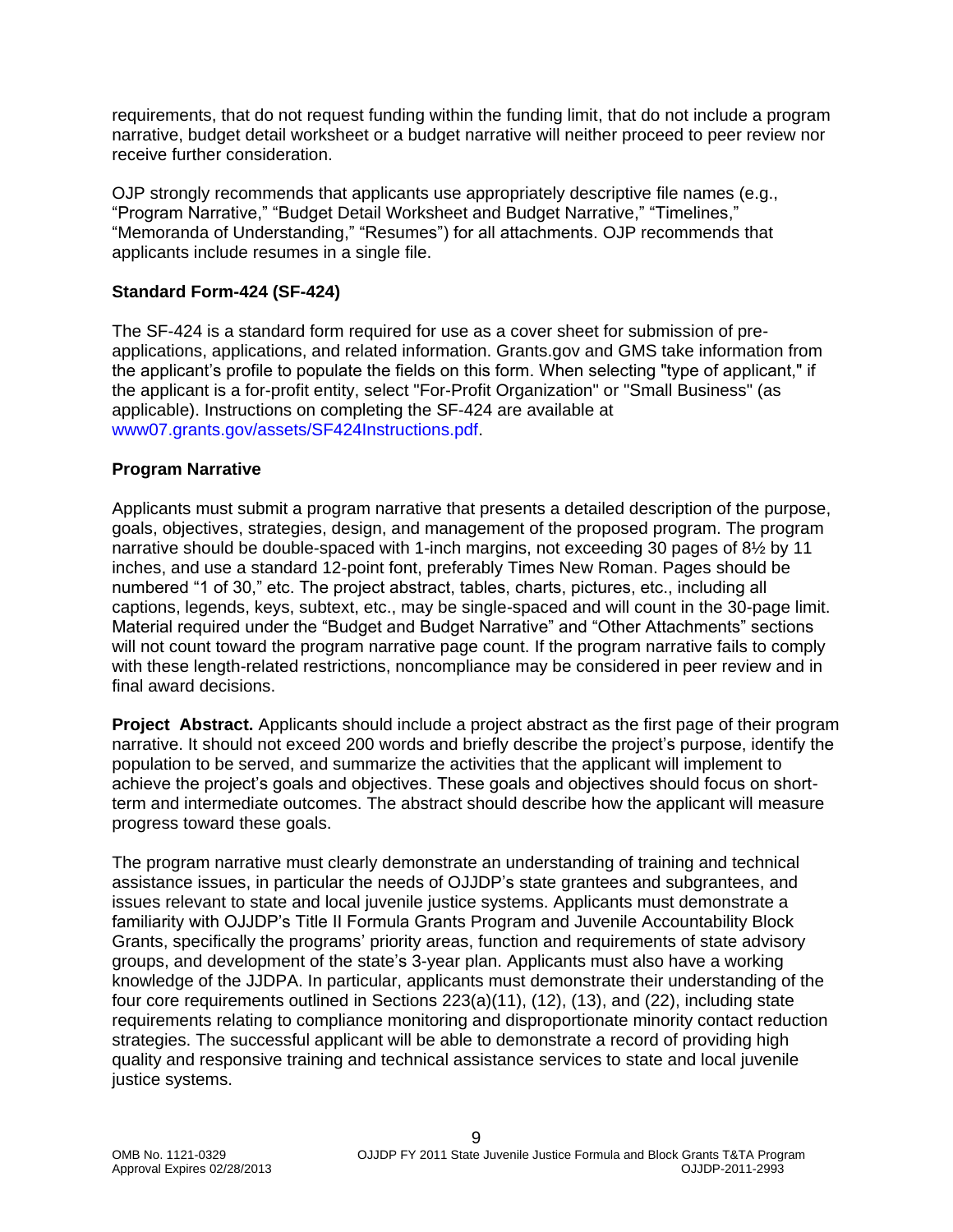Primary objectives include:

- developing and implementing multi-level training and technical assistance to support the achievement and/or maintenance of state compliance with the four core requirements of the JJDPA;
- developing and disseminating information, in coordination with OJJDP, to advance understanding of steps needed to achieve and maintain compliance with the JJDPA, reduce the disproportionate minority contact (DMC) of youth with the juvenile justice system, successfully utilize graduated sanctions, and implement evidence-based juvenile justice programming;
- provide guidance on how states can improve their response to the needs of at-risk and delinquent youth and identify state and local policies and practices that may contribute to bringing at-risk and delinquent youth further into the system.

At a minimum, the following activities will be expected:

- development and implementation of a plan to support state juvenile justice Formula and JABG national and regional training meetings. This also includes compliance monitoring and DMC trainings.
- development, maintenance, and enhancement of content for OJJDP's and the National Training and Technical Assistance Center's (NTTAC) Web sites. The award recipient must coordinate with NTTAC and the state advisory group training provider to develop, expand, and continually update OJJDP's existing Web sites. In particular, this includes content for the compliance monitoring, DMC, and JABG sections of the OJJDP and NTTAC Web sites.
- utilization of an online mechanism that states will use to request training and technical assistance and coordination of these training and technical assistance requests with the appropriate points of contact within OJJDP (state representatives, compliance monitoring coordinator, DMC coordinator, etc.) and with NTTAC (see below).
- establishment of a system for monitoring consumer feedback. The grantee should plan to administer a systematic and uniform evaluation process to allow OJJDP to assess user satisfaction with services in terms of promptness, quality of trainings, and resources. This feedback will inform OJJDP and the award recipient about ideas to improve training, content, and logistics and fill information gaps.

OJJDP will expect the successful applicant to collaborate with NTTAC and other OJJDP training and technical assistance providers to coordinate the provision of services to states, tribes, communities, and service providers.

#### **Performance Measures Requirements**

Applicants should describe the goals of the proposed program and identify its objectives. When formulating the program's goals and objectives, applicants must be cognizant of the performance measures that will be required of successful applicants.

**Goals.** Applicants should describe the program's intent to change, reduce, or eliminate the problem noted in the previous section and outline the project's goals.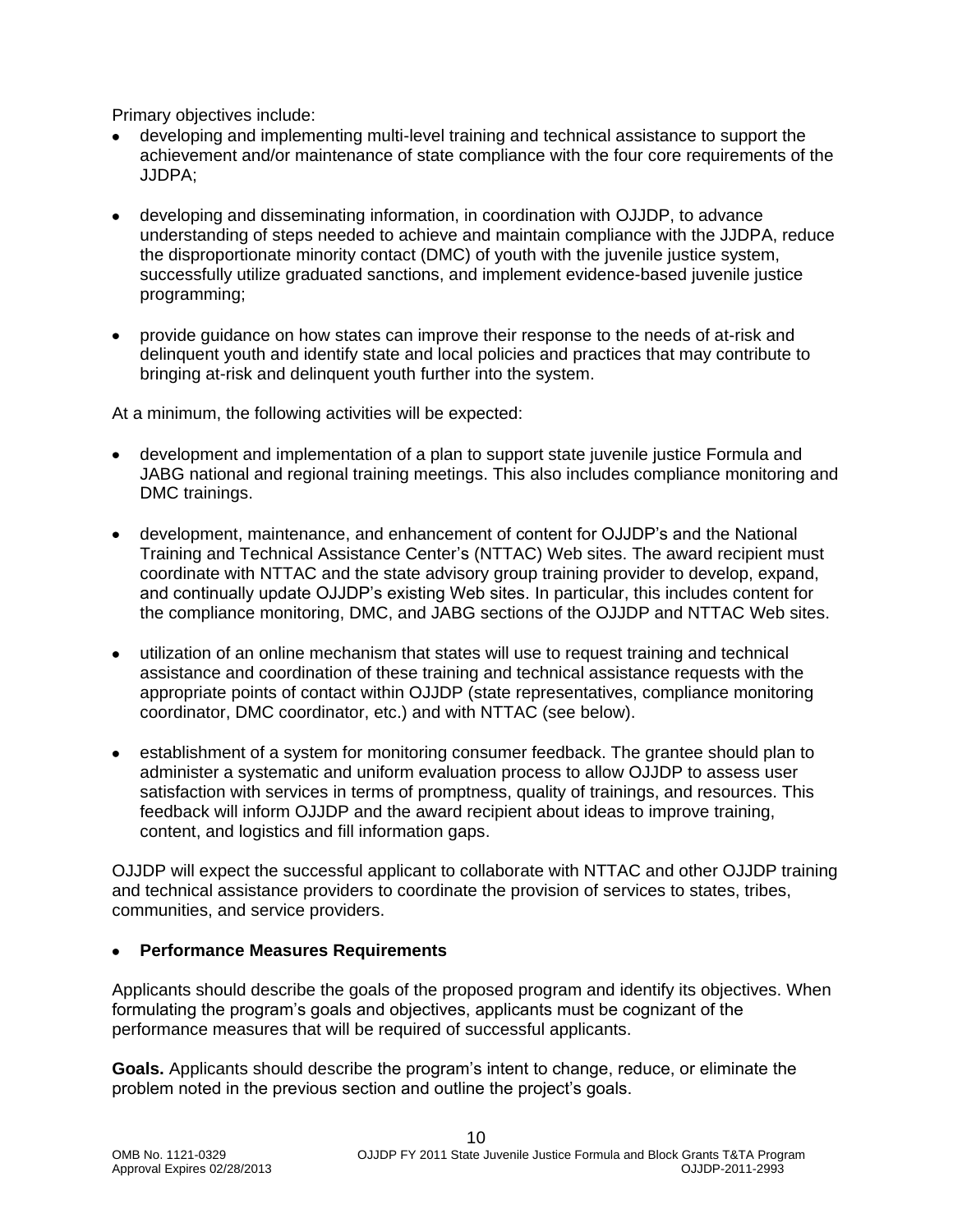**Program Objectives.** Applicants should explain how the program will accomplish its goals. Objectives are specific, quantifiable statements of the project's desired results. They should be clearly linked to the problem identified in the preceding section and measurable.

**Performance Measures.** Award recipients are required to report data in support of mandated performance measures for this solicitation (see "Performance Measures," page 5.) OJJDP does not require applicants to submit performance measures data with their applications. Applicants should describe the steps they will take to assemble the information needed to comply with OJJDP's performance measures reporting requirements. Award recipients will be encouraged to use information from existing program records to fulfill performance measures reporting requirements, rather than initiating new data collection activities for this purpose. To ensure confidentiality of program records, award recipients will also be required to submit a completed Privacy Certificate pre-award. (See [www.ojjdp.ncjrs.gov/grantees/pm/faq.html](http://www.ojjdp.ncjrs.gov/grantees/pm/faq.html) for more information).

#### **Program Design/Implementation**

Applicants should detail how the project will operate throughout the funding period and describe the strategies that they will use to achieve the goals and objectives identified in the previous section. Applicants are encouraged to select evidence-based practices for their programs and adopt a project design that will facilitate the gathering of data on the required performance measures.

**Timeline.** Applicants should submit a timeline or milestone chart that indicates major tasks, assigns responsibility for each, and plots completion of each task by month or quarter for the duration of the award, using "Year 1," "Month 1," "Quarter 1," etc., not calendar dates (see "Sample Project Timelines" at [ojjdp.ncjrs.gov/grantees/timelines.html\)](http://ojjdp.ncjrs.gov/grantees.html). The timeline should be submitted as a separate attachment, as stipulated in "Other Attachments," page 13. On receipt of an award, the timeline may be revised based on the award date.

#### **Capabilities/Competencies**

Applicants should describe the roles and responsibilities of project staff and explain the program's organizational structure and operations. Management and staffing patterns should be clearly connected to the project design described in the previous section. This section should describe the experience and capability of the applicant's organization and any contractors that the applicant will use to implement and manage this effort and its associated federal funding, highlighting any previous experience implementing projects of similar design or magnitude.

**Letters of Support/Memoranda of Understanding.** If submitting a joint application, as described under "Eligibility," page 3, applicants must provide signed and dated letters of support or memoranda of understanding (MOUs) for all key partners that include the following:

- expression of support for the program and a statement of willingness to participate and collaborate with it.
- description of the partner's current role and responsibilities in the planning process and expected responsibilities when the program is operational.
- estimate of the percentage of time that the partner will devote to the planning and operation of the project.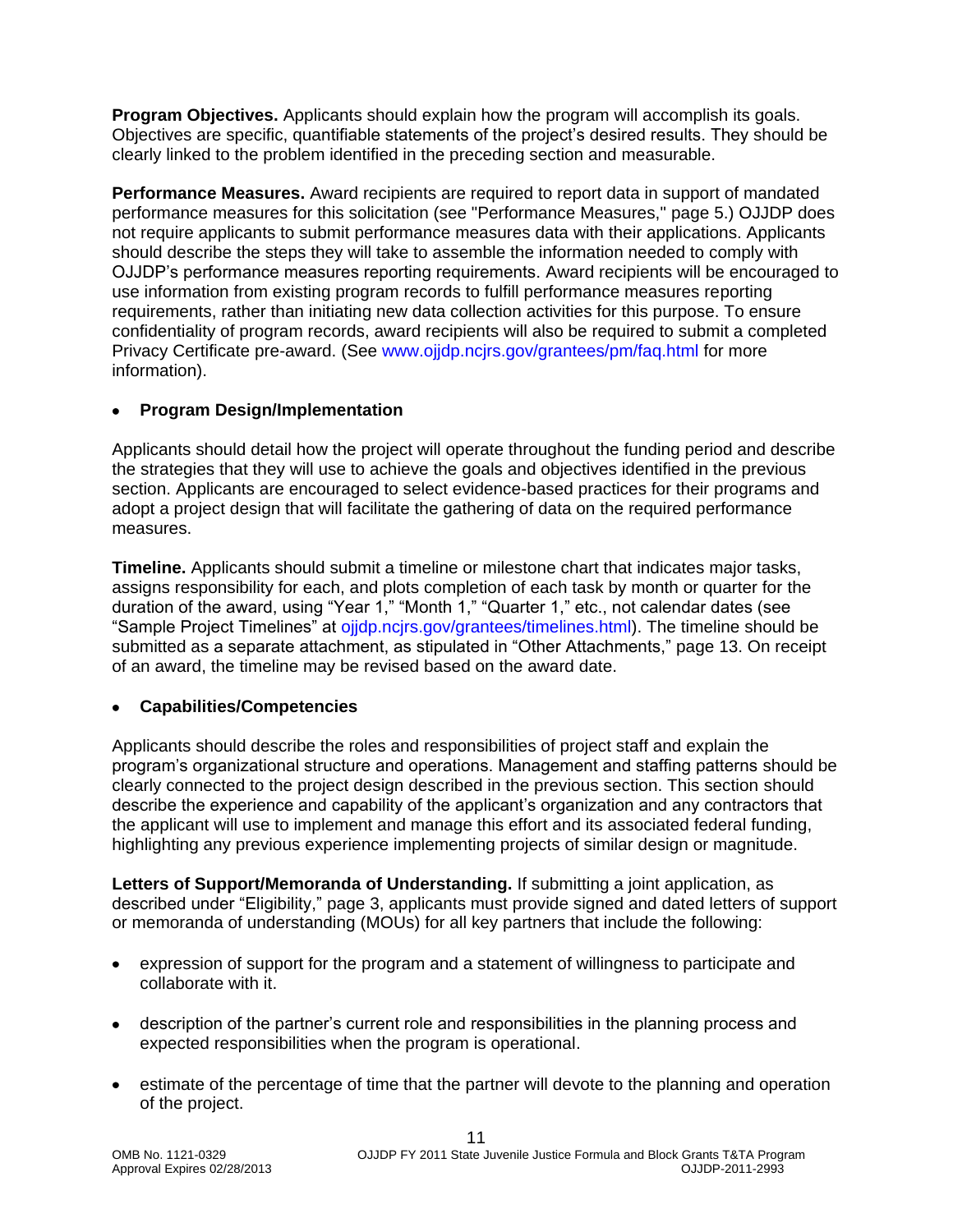#### <span id="page-11-0"></span>**Budget Detail Worksheet and Budget Narrative**

Applicants should provide a budget that (1) is complete, allowable, and cost-effective in relation to the proposed activities; (2) shows the cost calculations demonstrating how they arrived at the total amount requested; and (3) provides a brief supporting narrative to link costs with project activities. The budget should cover the entire award period.

#### **Budget Detail Worksheet**

The worksheet should provide the detailed computation for each budget line item, listing the cost of each and showing how the applicant calculated it. For example, costs for personnel should show the annual salary rate and the percentage of time devoted to the project for each employee paid through grant funds. The budget detail worksheet should present a complete and detailed itemization of all proposed costs.

#### A sample Budget Detail Worksheet can be found at

[www.ojp.gov/funding/forms/budget\\_detail.pdf.](http://www.ojp.gov/funding/forms/budget_detail.pdf) If the budget is submitted in a different format, the budget categories listed in the sample budget worksheet should be included.

#### **Budget Narrative**

The Budget Narrative should thoroughly and clearly describe every category of expense listed in the Budget Detail Worksheet. The narrative should be mathematically sound and correspond with the information and figures provided in the Budget Detail Worksheet. The narrative should explain how all costs were estimated and calculated and how they are relevant to the completion of the proposed project. The narrative may include tables for clarification purposes but need not be in a spreadsheet format. As with the Budget Detail Worksheet, the Budget Narrative should be broken down by year.

For questions pertaining to budget and examples of allowable and unallowable costs, see the OJP Financial Guide at [www.ojp.usdoj.gov/financialguide/index.htm](http://www.ojp.usdoj.gov/financialguide/index.htm)*.*

#### <span id="page-11-1"></span>**Indirect Cost Rate Agreement (if applicable)**

Indirect costs are allowed only if the applicant has a federally-approved indirect cost rate. (This requirement does not apply to units of local government.) A copy of the rate approval should be attached. If the applicant does not have an approved rate, one can be requested by contacting the applicant's cognizant federal agency, which will review all documentation and approve a rate for the applicant organization or, if the applicant's accounting system permits, costs may be allocated in the direct cost categories. If DOJ is the cognizant federal agency, obtain information needed to submit an indirect cost rate proposal at

[www.ojp.usdoj.gov/financialguide/part3/part3chap17.htm.](http://www.ojp.usdoj.gov/financialguide/part3/part3chap17.htm)

#### <span id="page-11-2"></span>**Tribal Authorizing Resolution (if applicable)**

If an application is being submitted by either (1) a tribe or tribal organization or (2) a third party proposing to provide direct services or assistance to residents on tribal lands, then a current authorizing resolution of the governing body of the tribal entity or other enactment of the tribal council or comparable governing body authorizing the inclusion of the tribe or tribal organization and its membership should be included with the application. In those instances when an organization or consortium of tribes proposes to apply for a grant on behalf of a tribe or multiple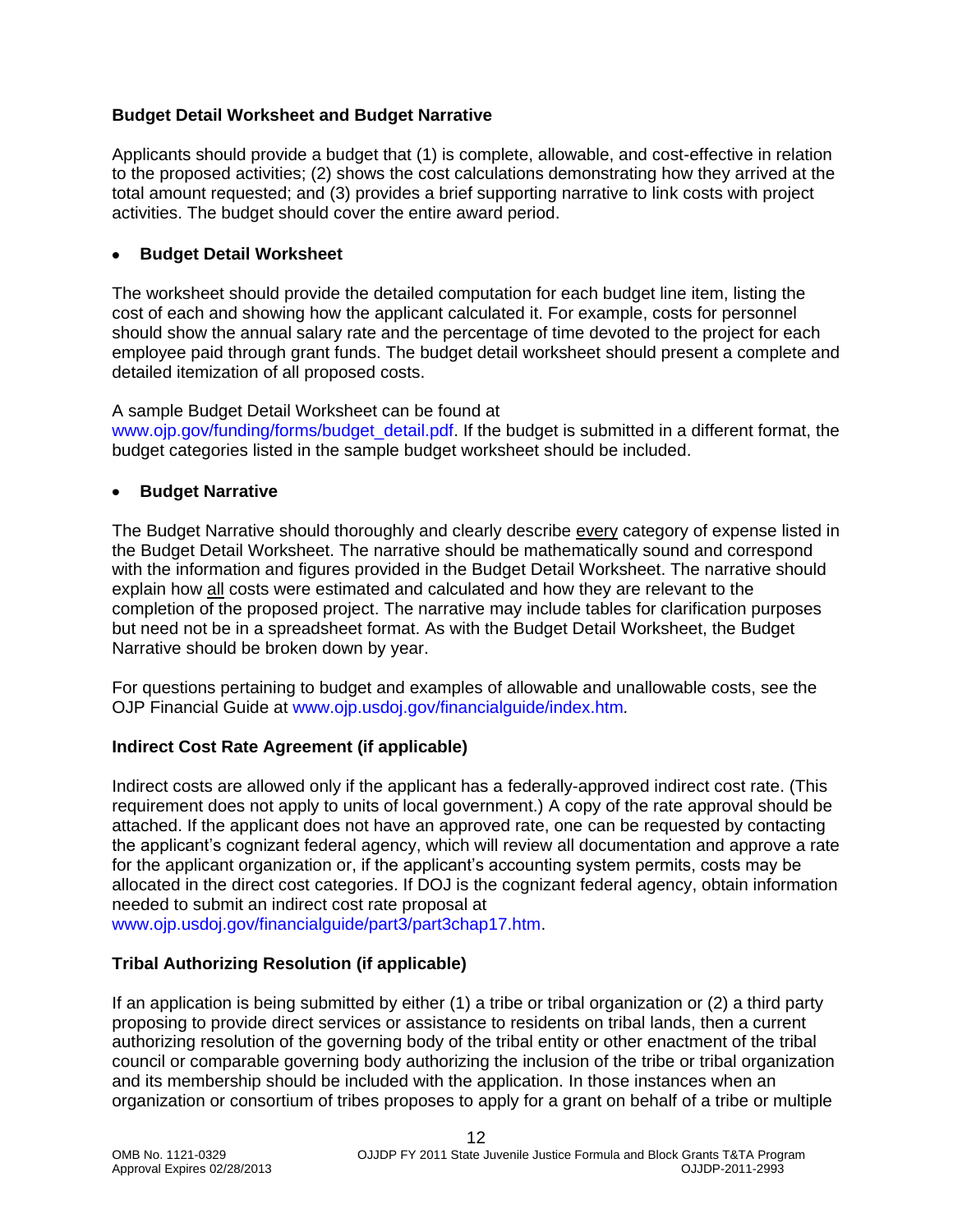specific tribes, then the application should include a resolution from all tribes that will be included as a part of the services/assistance provided under the grant. A consortium of tribes for which existing consortium bylaws allow action without support from all tribes in the consortium (i.e., without authorizing resolution or other enactment of each tribal governing body) may submit a copy of its consortium bylaws with the application in lieu of tribal resolutions.

If an applicant is unable to obtain a signed copy of a tribal resolution documenting support for its application, then, at minimum, the applicant should submit an unsigned, draft tribal resolution as part of its application (except in cases where, with respect to a tribal consortium applicant, consortium bylaws allow action without the support of all consortium member tribes). If selected for funding, use of and access to funds will be contingent on receipt of the signed tribal resolution.

#### <span id="page-12-0"></span>**Other Attachments**

Applicants should submit the following information, as stipulated in the cited pages, as attachments to their application. While the materials listed below are not assigned specific point values, peer reviewers will, as appropriate, consider these items when rating applications. For example, reviewers will consider résumés when assessing "Capabilities/Competencies." Peer reviewers will not consider any additional information that the applicant submits other than that specified below.

- timeline or milestone chart (see "Timeline," page 11)
- résumés of all key personnel
- job descriptions outlining roles and responsibilities for all key positions
- letters of support/MOUs from partner organizations (see "Letters of Support/Memoranda of Understanding," page 11)
- evidence of nonprofit status, e.g., copy of tax exemption letter from the Internal Revenue **Service**
- <span id="page-12-1"></span>evidence of for-profit status, e.g., copy of articles of incorporation.

#### **Other Standard Forms**

Additional forms that may be required in connection with an award are available with their instructions on OJP's funding page at [www.ojp.usdoj.gov/funding/forms.htm.](http://www.ojp.usdoj.gov/funding/forms.htm) For successful applicants, receipt of funds may be contingent upon submission of all necessary forms. Note in particular the following forms:

- [Accounting System and Financial Capability Questionnaire](http://www.ojp.usdoj.gov/funding/forms/financial_capability.pdf) (required for any applicant other than an individual that is a non-governmental entity and that has not received any award from OJP within the past 3 years; this form must be downloaded, completed, and then uploaded)
- [Certifications Regarding Lobbying; Debarment, Suspension and Other Responsibility](http://www.ojp.usdoj.gov/funding/forms/certifications.pdf)  [Matters; and Drug-Free Workplace Requirements](http://www.ojp.usdoj.gov/funding/forms/certifications.pdf) (required to be submitted in GMS prior to the receipt of any award funds)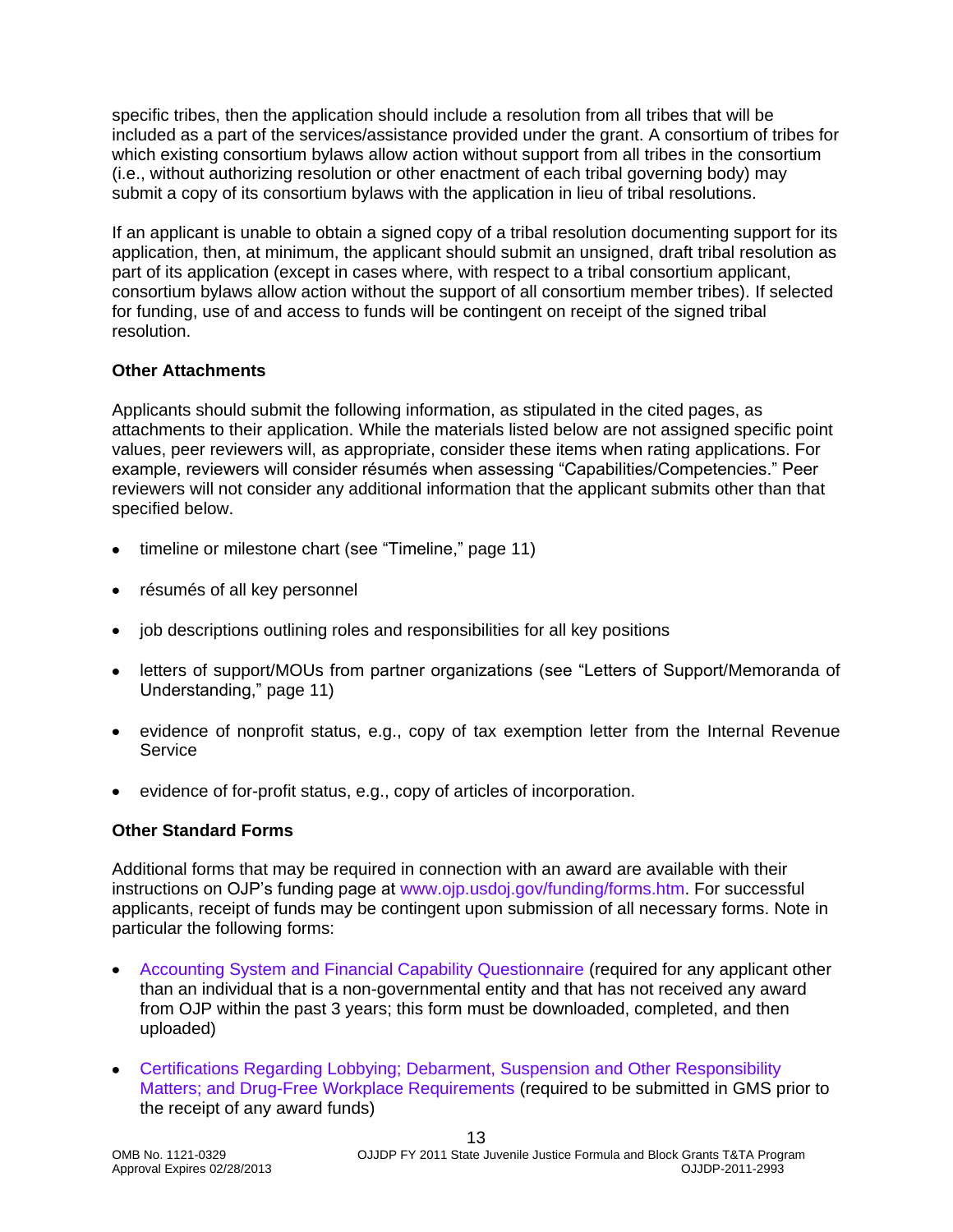- [Disclosure of Lobbying Activities](http://www.ojp.usdoj.gov/funding/forms/disclosure.pdf) (required for any applicant that expends any funds for lobbying activities; this form must be downloaded, completed, and then uploaded)
- [Standard Assurances](http://www.ojp.usdoj.gov/funding/forms/std_assurances.pdf) (required to be submitted in GMS prior to the receipt of any award funds).

# <span id="page-13-0"></span>**Selection Criteria**

OJJDP will rate applications that proceed to peer review on a 100-point scale, based on the following point values for the selection criteria:

- 1. Statement of the Problem (10 points)
- 2. Performance Measures Requirements (10 points)
- 3. Program Design and Implementation (40 points)
- 4. Capabilities and Competencies (30 points)
- 5. Budget (10 points)

See "What an Application Is Expected To Include," page 8, for descriptions of the above criteria.

### <span id="page-13-1"></span>**Review Process**

OJP is committed to ensuring a fair and open process for awarding grants. OJJDP reviews the application to make sure that the information presented is reasonable, understandable, measurable, and achievable, as well as consistent with the solicitation and its requirements.

Peer reviewers will review the applications submitted under this solicitation that meet basic minimum requirements. OJJDP may use either internal peer reviewers, external peer reviewers, or a combination to review the applications under this solicitation. An external peer reviewer is an expert in the field of the subject matter of a given solicitation who is not a current U.S. Department of Justice employee. An internal reviewer is a current U.S. Department of Justice employee who is well versed or has expertise in the subject matter of this solicitation. A peer review panel will evaluate, score, and rate all eligible applications. Peer reviewers' ratings and any resulting recommendations are advisory only. In addition to peer review ratings, considerations for award recommendations and decisions may include, but are not limited to, underserved populations, geographic diversity, strategic priorities, past performance, and available funding.

The Office of the Chief Financial Officer, in consultation with OJJDP, conducts a financial review of applications for potential discretionary awards to evaluate the fiscal integrity and financial capability of applicants; examines proposed costs to determine if the budget detail worksheet and budget narrative accurately explain project costs; and determines whether costs are reasonable, necessary, and allowable under applicable federal cost principles and agency regulations.

<span id="page-13-2"></span>Absent explicit statutory authorization or written delegation of authority to the contrary, all final award decisions will be made by the Assistant Attorney General (AAG), who also may give consideration to factors including, but not limited to, underserved populations, geographic diversity, strategic priorities, past performance, and available funding when making awards.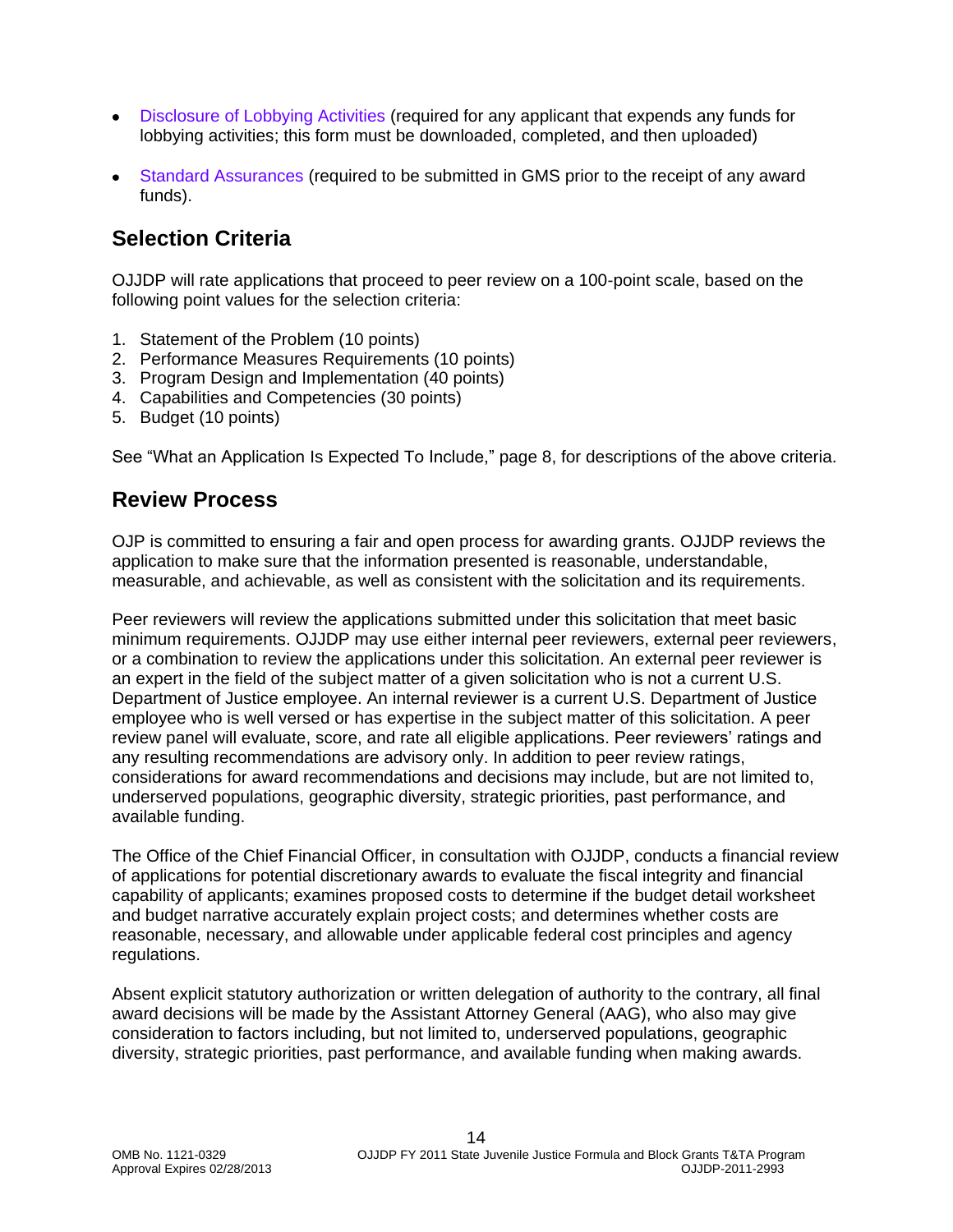# **Additional Requirements**

Applicants selected for awards must agree to comply with additional legal requirements upon acceptance of an award. OJP strongly encourages applicants to review the information pertaining to these additional requirements prior to submitting an application. Find additional information for each requirement at [www.ojp.usdoj.gov/funding/other\\_requirements.htm.](http://www.ojp.usdoj.gov/funding/other_requirements.htm)

- Civil [Rights Compliance](http://www.ojp.usdoj.gov/about/ocr/statutes.htm)
- Faith-Based and Other Community Organizations
- Confidentiality  $\bullet$
- Research and the Protection of Human Subjects
- Anti-Lobbying Act
- Financial and Government Audit Requirements
- National Environmental Policy Act (NEPA)
- DOJ Information Technology Standards (if applicable)
- Single Point of Contact Review
- Non-Supplanting of State or Local Funds  $\bullet$
- Criminal Penalty for False Statements
- Compliance with [Office of Justice Programs Financial Guide](http://www.ojp.usdoj.gov/financialguide/index.htm)
- Suspension or Termination of Funding
- Nonprofit Organizations
- For-profit Organizations
- Government Performance and Results Act (GPRA)
- Rights in Intellectual Property
- Federal Funding Accountability and Transparency Act (FFATA) of 2006
- Awards in Excess of \$5,000,000 Federal Taxes Certification Requirement
- Active CCR Registration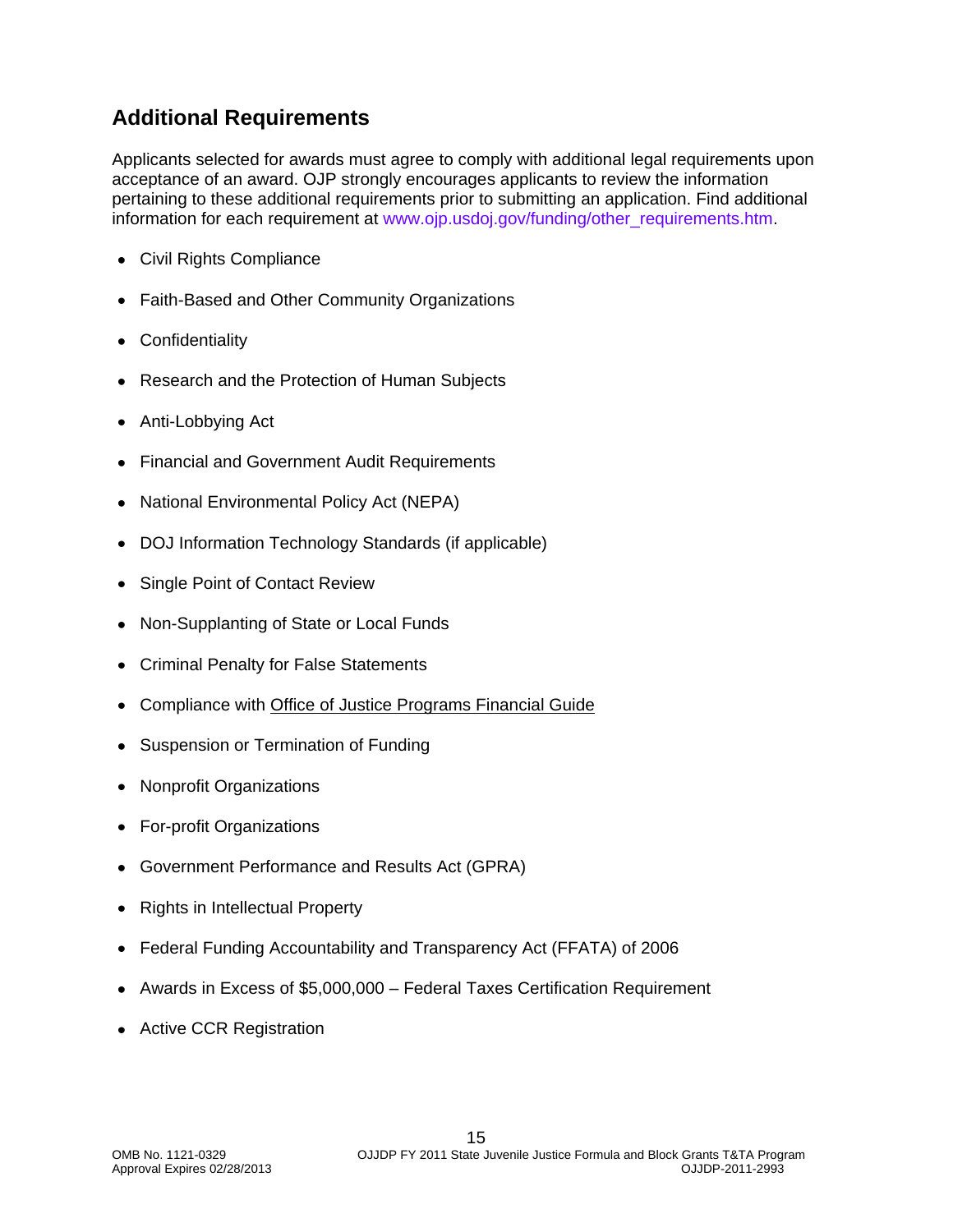## <span id="page-15-0"></span>**Appendix A: Application Checklist**

### **OJJDP FY 2011 State Juvenile Justice Formula and Block Grants Training and Technical Assistance Program**

This application checklist has been created to assist in developing an application.

#### **Eligibility Requirements:**

Applicant is one of the following:

- State or territory
	- \_\_\_\_\_Unit of local government (including federally-recognized tribal government)
		- \_\_\_\_\_Nonprofit or for-profit organization (including tribal nonprofit and for-profit organizations)
	- Institution of higher education (including tribal institution of higher education)
- The federal amount requested is within the allowable limits of \$2 million

#### **What an Application Is Expect To Include:**

Application for Federal Assistance (SF-424) (see page 9)

Program Narrative (see page 9)

- Project Abstract
- \_\_\_\_\_Format (double spaced, 12-point standard font, 1" standard margins, narrative is 30 pages or less)
- Statement of the Problem
- \_\_\_\_\_Performance Measures Requirements
- \_\_\_\_\_Program Design and Implementation
- \_\_\_\_\_Capabilities/Competencies
- Budget Detail Worksheet and Budget Narrative (see page 12)
- Indirect Cost Rate Agreement (if applicable) (see page 12)
- \_\_\_\_\_Tribal Authorizing Resolution (if applicable) (see page 12)
- Other Attachments (see page 13)
	- timeline or milestone chart
	- \_\_\_\_\_résumés of all key personnel
	- iob descriptions for all key positions
	- letters of support/MOUs from partner organizations
	- evidence of nonprofit status e.g., copy of articles of incorporation, if applicable
	- evidence of for-profit status e.g., copy of tax exemption letter from the Internal Revenue Service, if applicable
- <span id="page-15-1"></span>\_\_\_\_\_ Other Standard Forms, Certifications, and Other Components, (see page 13) including:
	- DUNS number
	- \_\_\_\_\_CCR registration \_\_\_\_\_Certifications
	- Disclosure of lobbying activities (if applicable)
	- \_\_\_\_\_Accounting System and Financial Capability Questionnaire (if applicable)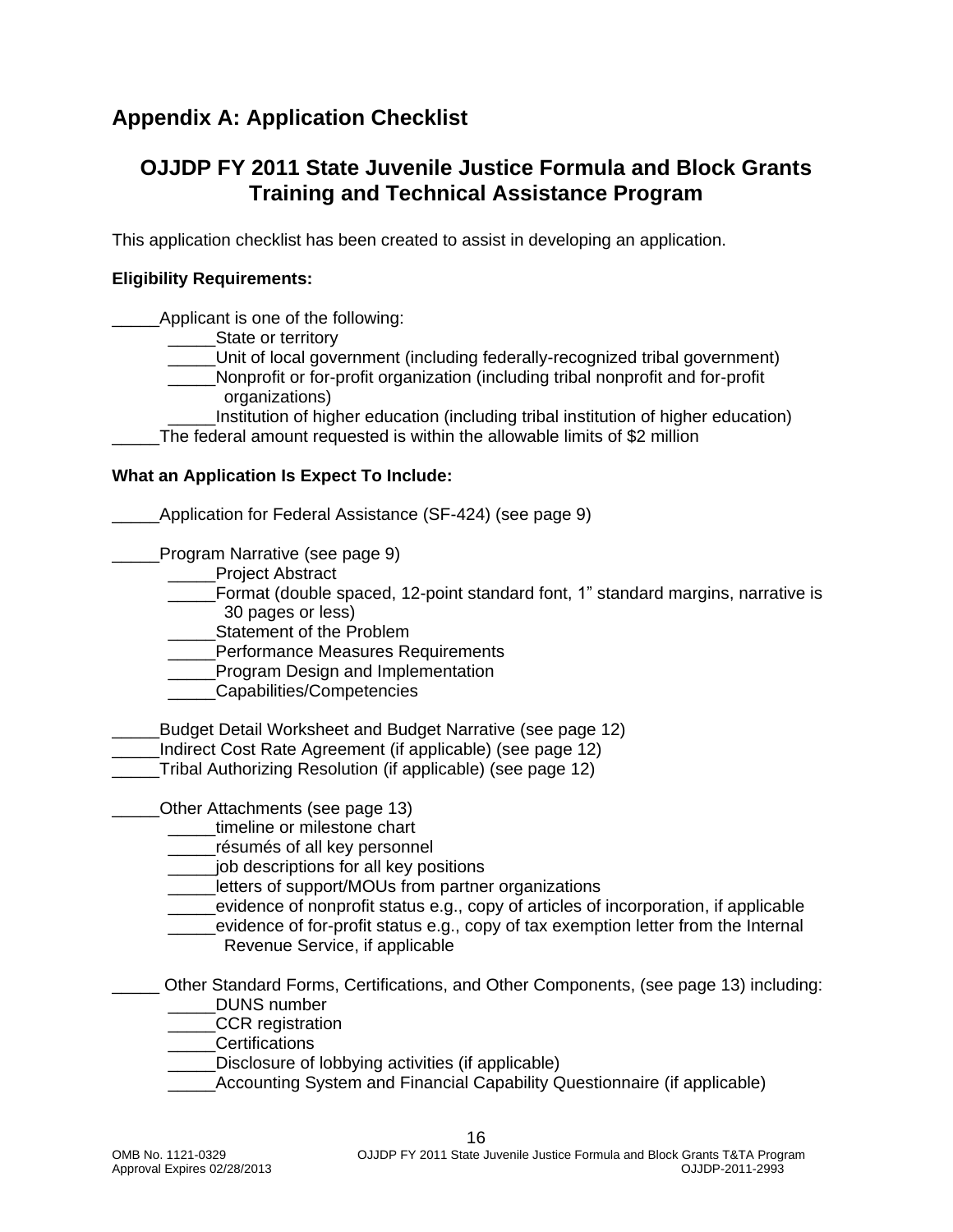## **Appendix B: Formula Grant Program Areas**

- 1. **Aftercare/Reentry.** Programs to prepare targeted juvenile offenders to successfully return to their communities after serving a period of secure confinement in a training school, juvenile correctional facility, or other secure institution. Aftercare programs focus on preparing juvenile offenders for release and providing a continuum of supervision and services after release.
- 2. **Alternatives to Detention.** Alternative services provided to a juvenile offender in the community as an alternative to confinement.
- 3. **Child Abuse and Neglect Programs.** Programs that provide treatment to juvenile victims of child abuse or neglect and to their families to reduce the likelihood that such juvenile offenders will commit subsequent violations of law.
- 4. **Children of Incarcerated Parents.** Services to prevent delinquency or treat delinquent juveniles who are the children of incarcerated parents.
- 5. **Community Assessment Centers (CACs).** Centers that lead to more integrated and effective cross-system services for juveniles and their families. CACs are designed to positively affect the lives of youth and divert them from a path of serious, violent, and chronic delinquency. Using a collaborative approach, CACs serve the community in a timely, cost-efficient, and comprehensive manner.
- 6. **Compliance Monitoring.** Programs, research, staff support, or other activities primarily to enhance or maintain a state's ability to adequately monitor jails, detention facilities, and other facilities to assure compliance with Sections 223(a)(11), (12), (13), and (22) of the JJDP Act.
- 7. **Court Services.** Programs to encourage courts to develop and implement a continuum of pre- and post adjudication restraints that bridge the gap between traditional probation and confinement in a correctional setting. Services include expanded use of probation, mediation, restitution, community service, treatment, home detention, intensive supervision, electronic monitoring, translation services and similar programs, and secure, communitybased treatment facilities linked to other support services.
- 8. **Deinstitutionalization of Status Offenders.** Programs, research, or other initiatives to eliminate or prevent the placement of accused or adjudicated status offenders and nonoffenders in secure facilities, pursuant to Section 223(a)(11) of the JJDP Act.
- 9. **Delinquency Prevention.** Programs, research, or other initiatives to prevent or reduce the incidence of delinquent acts and directed to youth at risk of becoming delinquent to prevent them from entering the juvenile justice system or to intervene with first-time and non-serious offenders to keep them out of the juvenile justice system. This program area excludes programs targeted at youth already adjudicated delinquent, on probation, in corrections, and those programs designed specifically to prevent gang-related or substance abuse activities undertaken as part of program areas 12 and 32.
- 10. **Disproportionate Minority Contact.** Programs, research, or other initiatives primarily to address the disproportionate number of juvenile members of minority groups who come into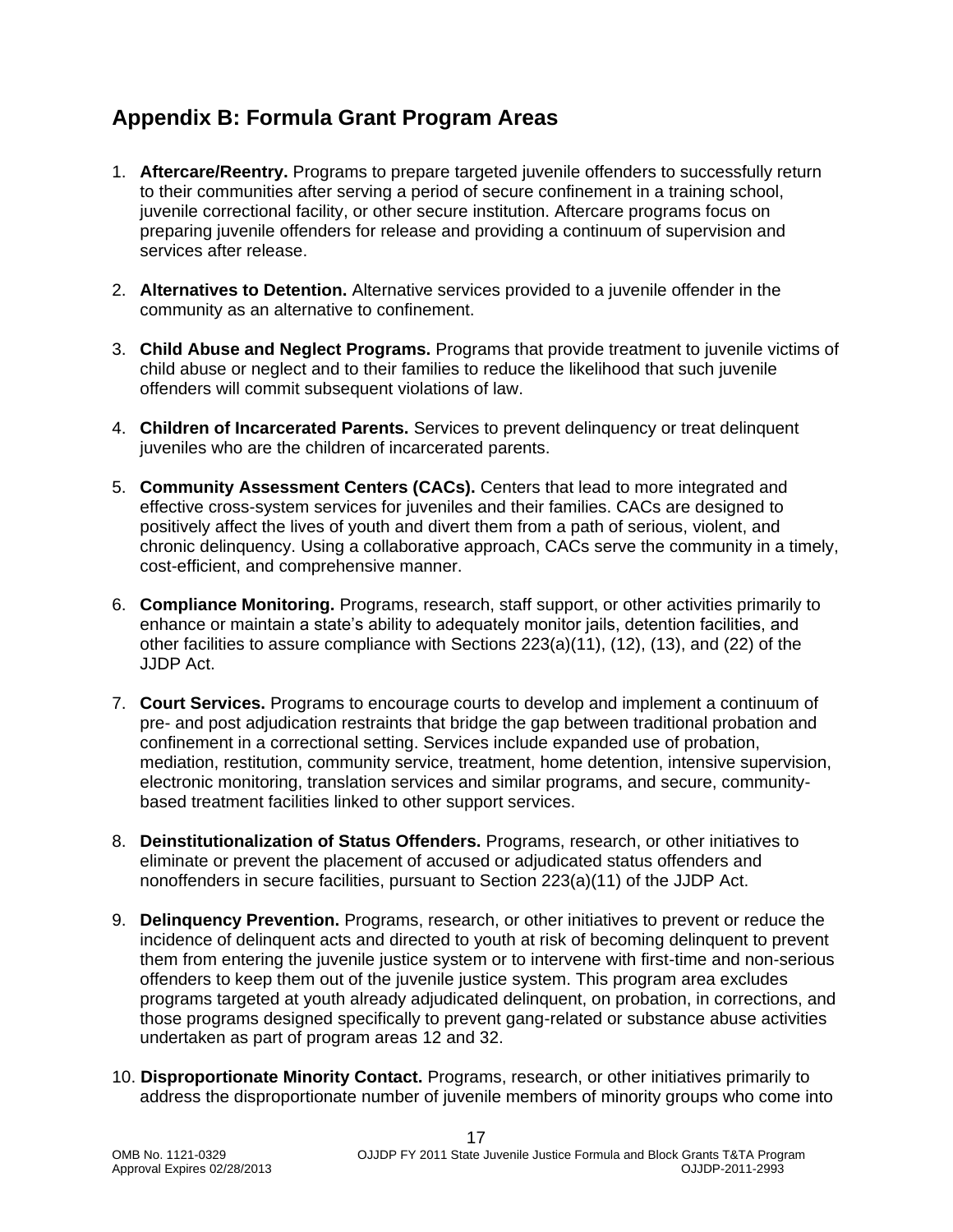contact with the juvenile justice system, pursuant to Section 223(a)(22) of the JJDP Act.

- 11. **Diversion.** Programs to divert juveniles from entering the juvenile justice system.
- 12. **Gangs.** Programs, research, or other initiatives primarily to address issues related to juvenile gang activity. This program area includes prevention and intervention efforts directed at reducing gang-related activities.
- 13. **Gender-Specific Services.** Services to address the needs of female offenders in the juvenile justice system.
- 14. **Graduated Sanctions.** A system of sanctions that escalate in intensity with each subsequent, more serious delinquent offense.
- 15. **Gun Programs.** Programs (excluding programs to purchase from juveniles) to reduce the unlawful acquisition and illegal use of guns by juveniles.
- 16. **Hate Crimes.** Programs to prevent and reduce hate crimes committed by juveniles.
- 17. **Jail Removal.** Programs, research, or other initiatives to eliminate or prevent the placement of juveniles in adult jails and lockups, as defined in Section 223(a)(13) of the JJDP Act.
- 18. **Job Training.** Projects to enhance the employability of juveniles or prepare them for future employment. Such programs may include job readiness training, apprenticeships, and job referrals.
- 19. **Juvenile Justice System Improvement.** Programs, research, and other initiatives to examine issues or improve practices, policies, or procedures on a system-wide basis (e.g., examining problems affecting decisions from arrest to disposition and detention to corrections).
- 20. **Mental Health Services.** Services include, but are not limited to, the development and/or enhancement of diagnostic, treatment, and prevention instruments; psychological and psychiatric evaluations; counseling services; and/or family support services.
- 21. **Mentoring.** Programs to develop and sustain a one-to-one supportive relationship between a responsible adult age 18 or older (mentor) and an at-risk juvenile (mentee) that takes place on a regular basis.
- 22. **Indian Tribe Programs.** Programs to address juvenile justice and delinquency prevention issues for Indian Tribes and Alaska Natives.
- 23. **Planning and Administration.** Activities related to state plan development, other reawarded activities, and administration of the Formula Grant Program, including evaluation, monitoring, and one full-time staff position pursuant to Section 222 (c) of the JJDP Act and the OJJDP Formula Grant Regulation.
- 24. **Probation.** Programs to permit juvenile offenders to remain in their communities under conditions that the juvenile court prescribes.
- 25. **Restitution/Community Service.** Programs to hold juveniles accountable for their offenses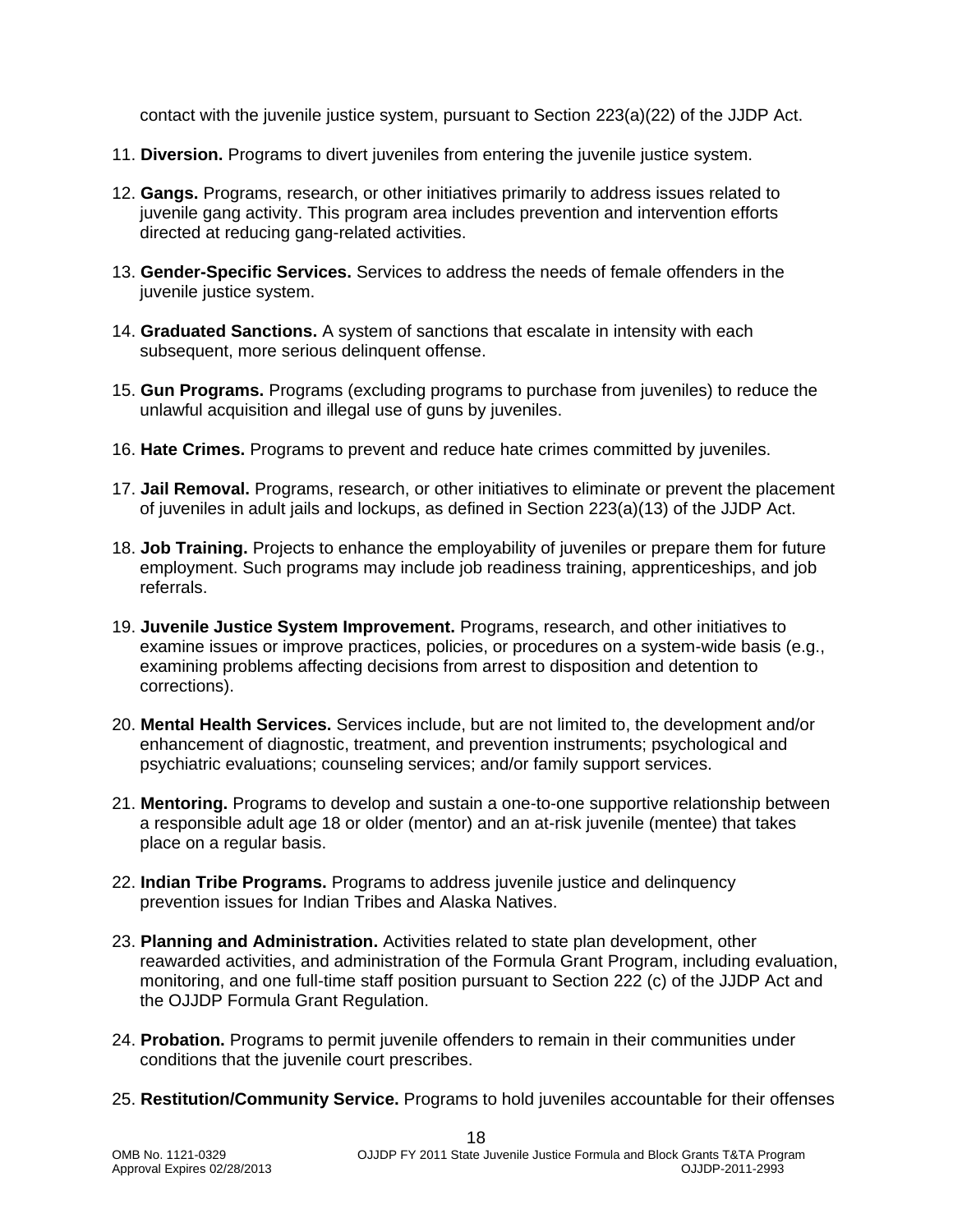by requiring community service or repayment to the victim.

- 26. **Rural Area Juvenile Programs.** Prevention, intervention, and treatment services in an area located outside a metropolitan statistical area as designated by the U.S. Bureau of the Census.
- 27. **School Programs.** Education programs and/or related services to prevent truancy, suspension, and expulsion. School safety programs may include support for school resource officers and law-related education.
- 28. **Separation of Juveniles From Adult Inmates.** Programs that ensure that juveniles will not be detained or confined in any institutions where they may come into contact with adult inmates, pursuant to Section 223(a)(12) of the JJDP Act.
- 29. **Serious Crime.** Programs, research, or other initiatives to address serious and violent criminal-type behavior by youth. This program area includes intervention, treatment, and reintegration of serious and violent juvenile offenders.
- 30. **Sex Offender Programs.** Programs to support the assessment, treatment, rehabilitation, supervision, and accountability of juvenile sex offenders.
- 31. **State Advisory Group Allocation.** Activities related to carrying out the State Advisory Group's responsibilities under Section 223(a)(3) of the JJDP Act.
- 32. **Substance Abuse.** Programs, research, or other initiatives to address the use and abuse of illegal and other prescription and nonprescription drugs and the use and abuse of alcohol. Programs include control, prevention, and treatment.
- 33. **Youth Advocacy.** Projects to develop and implement advocacy activities focused on improving services for and protecting the rights of youth affected by the juvenile justice system.
- 34. **Youth or Teen Courts.** Juvenile justice programs in which peers play an active role in the disposition of the juvenile offender. Most communities use youth courts as a sentencing option for first-time offenders charged with misdemeanor or nonviolent offenses who acknowledge their guilt. The youth court serves as an alternative to the traditional juvenile court.
- 35. **Strategic Community Action Planning.** Programs and activities that bring together committed community leaders and residents to identify and access existing local resources for the development of a multifaceted response to juvenile justice issues.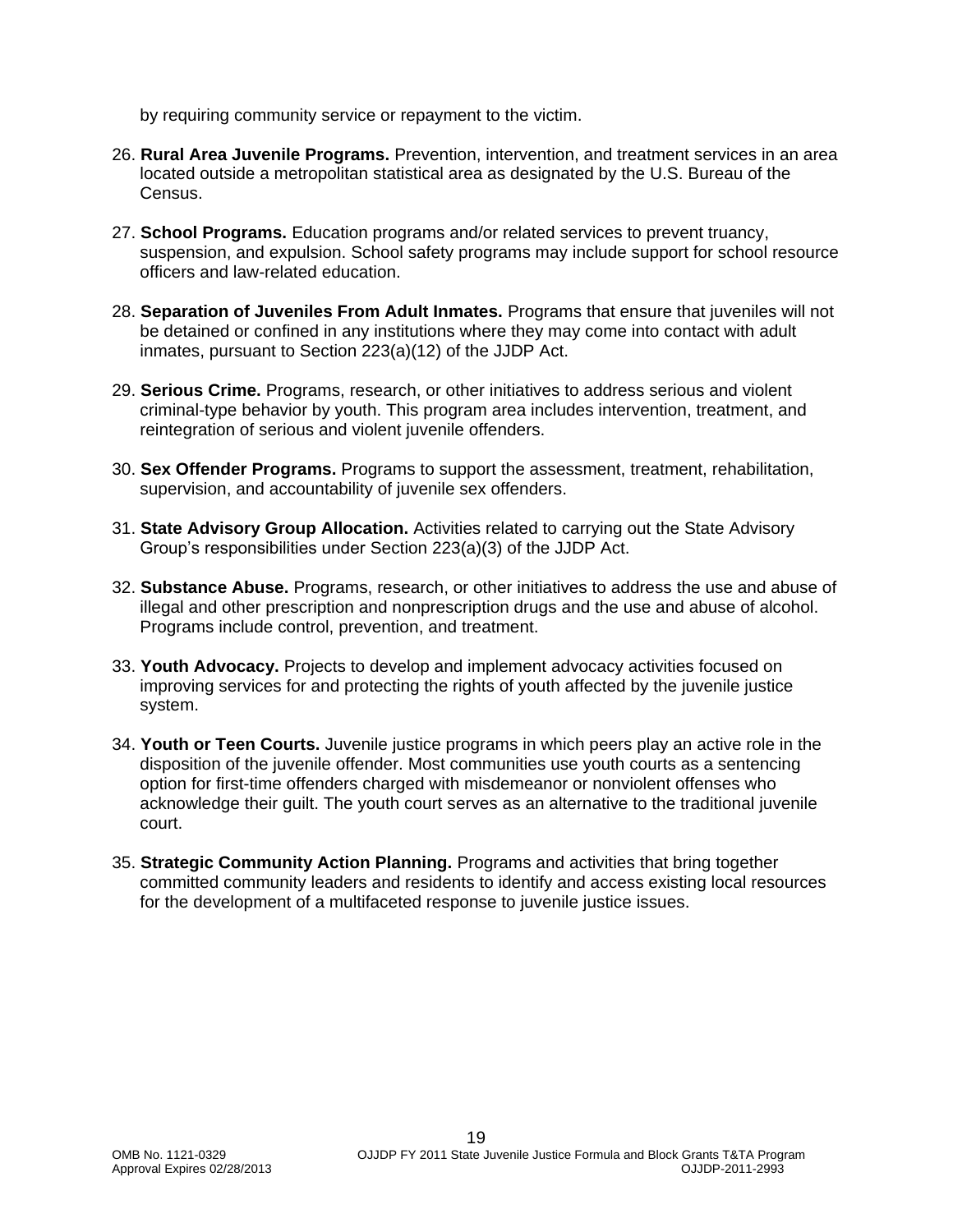# <span id="page-19-0"></span>**Appendix C: JABG Purpose Areas**

The goal of the JABG program is to reduce juvenile offending through accountability-based programs focused on juvenile offenders and the juvenile justice system. To meet that goal and strengthen the juvenile justice system, a state or unit of local government may use JABG funds to perform the following activities:

- 1. developing, implementing, and administering graduated sanctions for juvenile offenders,
- 2. building, expanding, renovating, or operating temporary or permanent juvenile correction, detention, or community corrections facilities,
- 3. hiring juvenile court judges, probation officers, and court-appointed defenders and special advocates, and funding pretrial services (including mental health screening and assessment) for juvenile offenders to promote the effective and expeditious administration of the juvenile justice system.
- 4. hiring additional prosecutors so that more cases involving violent juvenile offenders can be prosecuted and case backlogs reduced,
- 5. providing funding to enable prosecutors to address drug, gang, and youth violence problems more effectively and for technology, equipment, and training to help prosecutors identify and expedite the prosecution of violent juvenile offenders,
- 6. establishing and maintaining training programs for law enforcement and other court personnel with respect to preventing and controlling juvenile crime,
- 7. establishing juvenile gun courts for the prosecution and adjudication of juvenile firearms offenders,
- 8. establishing drug court programs for juvenile offenders that provide continuing judicial supervision over juvenile offenders with substance abuse problems and integrate administration of other sanctions and services for such offenders,
- 9. establishing and maintaining a system of juvenile records designed to promote public safety,
- 10. establishing and maintaining interagency information sharing programs that enable the juvenile and criminal justice systems, schools, and social services agencies to make more informed decisions regarding the early identification, control, supervision, and treatment of juveniles who repeatedly commit serious delinquent or criminal acts,
- 11. establishing and maintaining accountability-based programs designed to reduce recidivism among juveniles who are referred by law enforcement personnel or agencies,
- 12. establishing and maintaining programs to conduct risk and needs assessments that facilitate effective early intervention and the provision of comprehensive services, including mental health screening and treatment and substance abuse testing and treatment, to juvenile offenders,